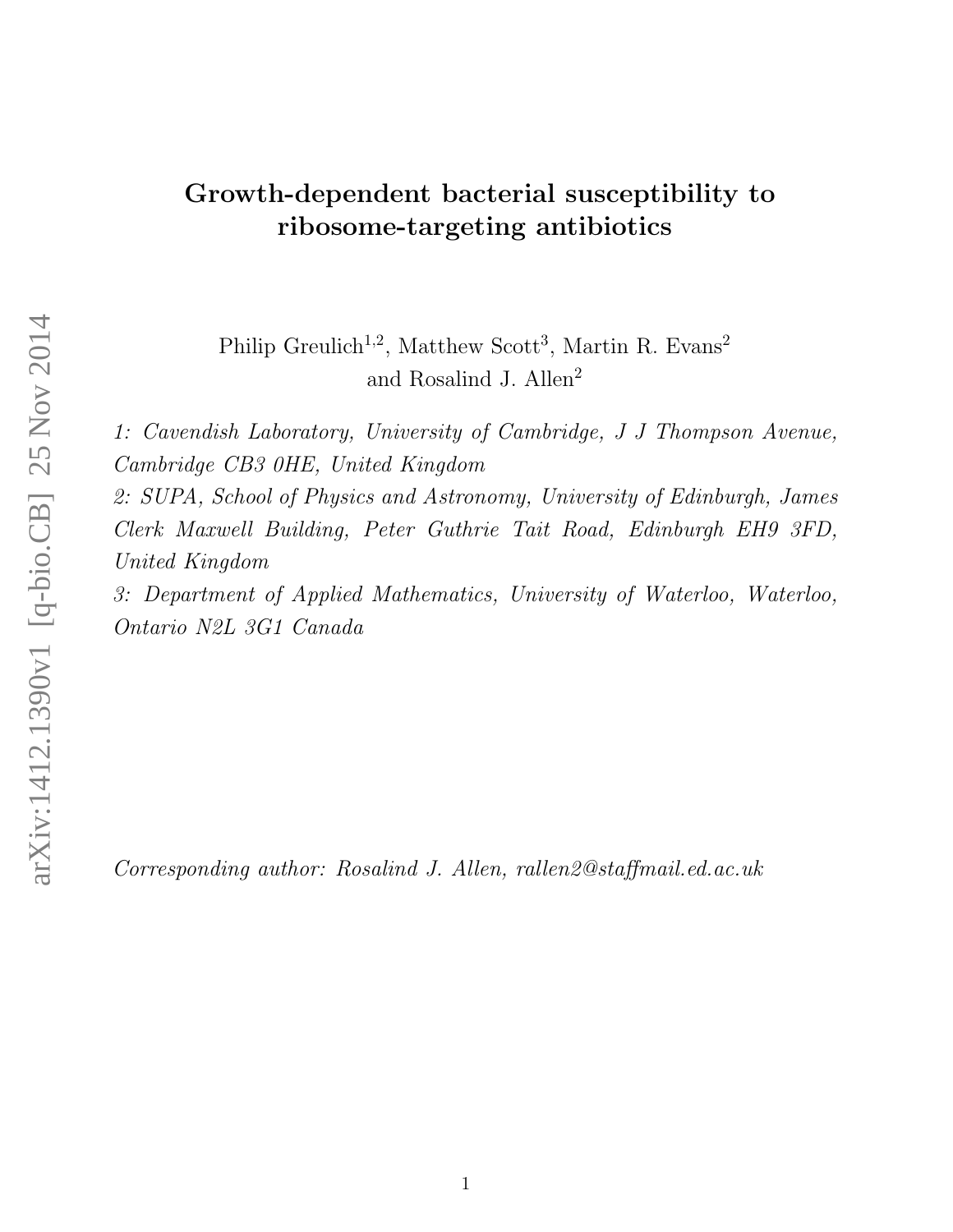## Abstract

Bacterial growth environment strongly influences the efficacy of antibiotic treatment, with slow growth often being associated with decreased susceptibility. Yet in many cases the connection between antibiotic susceptibility and pathogen physiology remains unclear. We show that for ribosome-targeting antibiotics acting on *Escherichia coli*, a complex interplay exists between physiology and antibiotic action; for some antibiotics within this class faster growth indeed increases susceptibility, but for other antibiotics the opposite is true. Remarkably, these observations can be explained by a simple mathematical model that combines drug transport and binding with physiological constraints. Our model reveals that growthdependent susceptibility is controlled by a single parameter characterizing the 'reversibility' of antibiotic transport and binding. This parameter provides a spectrum-classification of antibiotic growth-dependent efficacy that appears to correspond at its extremes to existing binary classification schemes. In these limits the model predicts universal, parameter-free limiting forms for growth inhibition curves. The model also leads to non-trivial predictions for the drug susceptibility of a translation-mutant strain of  $E$ . coli, which we verify experimentally. Drug action and bacterial metabolism are mechanistically complex; nevertheless this study illustrates how coarse-grained models can be used to integrate pathogen physiology into drug design and treatment strategies.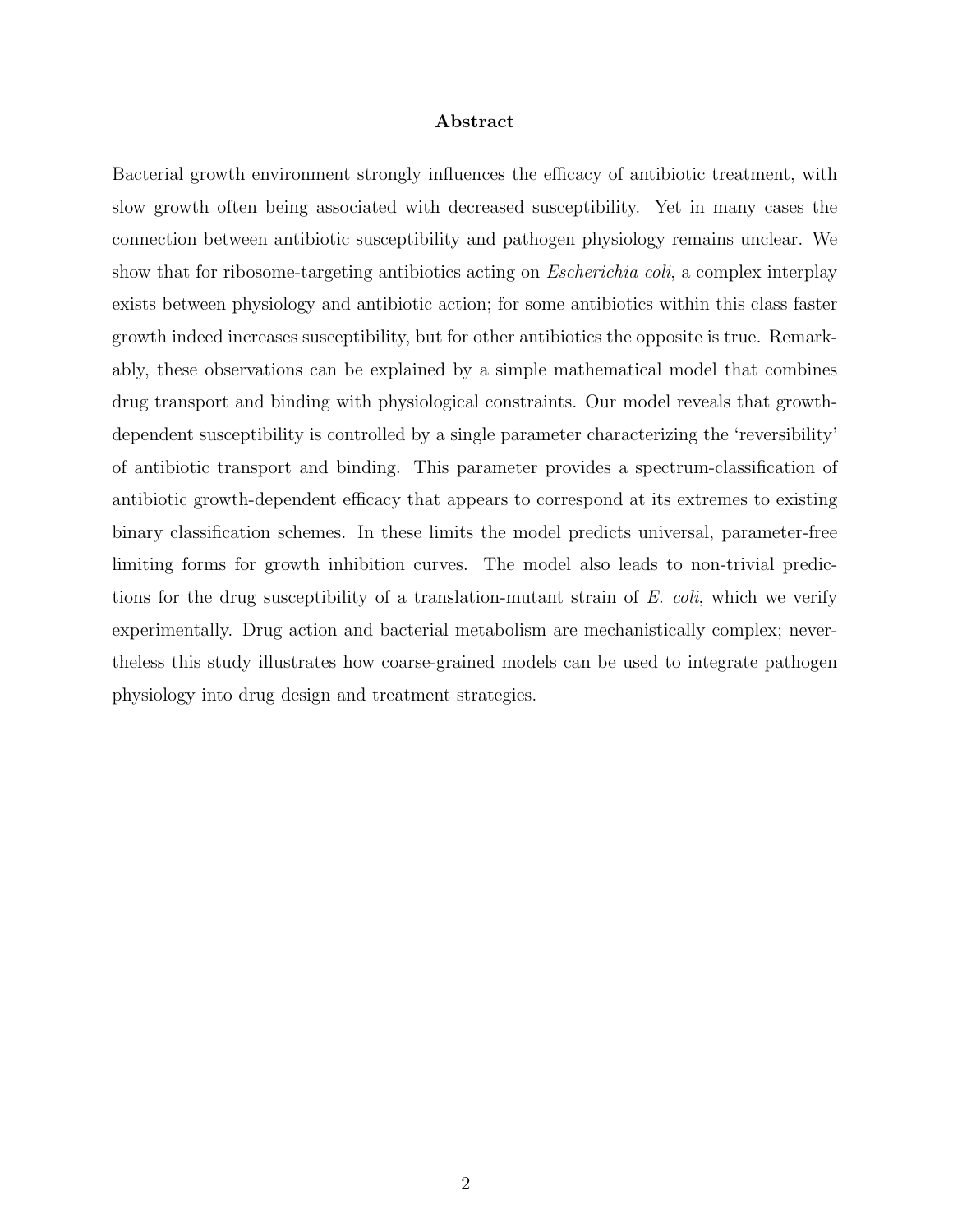#### Introduction

Quantitative predictions for the inhibition of bacterial growth by antibiotics are essential for the design of treatment strategies [\[1\]](#page-23-0) and for controlling the evolution of antibiotic resistance [\[2–](#page-23-1)[5\]](#page-23-2). The efficacy of antibiotic treatment can be strongly affected by changes in pathogen physiology, such as biofilm formation [\[6\]](#page-24-0), switching to persister states [\[7\]](#page-24-1), and responses to metabolic stimuli [\[8\]](#page-24-2); with slow bacterial growth often being associated with decreased antibiotic susceptibility [\[9](#page-24-3)[–11\]](#page-24-4). Yet, despite its importance, in most cases the connection between bacterial physiology and antibiotic susceptibility remains unclear. Here we show that for ribosome-targeting antibiotics in *Escherichia coli* a strong correlation exists between physiology, controlled by the nutrient quality of the growth environment, and antibiotic susceptibility.

Ribosome-targeting antibiotics constitute a major class of antibacterial drugs in current clinical use. Within this class, different drugs bind to different ribosomal target sites, inhibit different aspects of ribosome function and may bind to their target with varying degrees of reversibility [\[12,](#page-24-5) [13\]](#page-24-6). We investigate four different ribosome-targeting antibiotics, two of which bind almost irreversibly, and two of which bind reversibly. Specifically, streptomycin and kanamycin are aminoglycosides which bind irreversibly to the 30S ribosomal complex, inhibiting initiation and inducing mistranslation  $[14]$ . We also study the reversibly-binding drugs tetracycline, which targets the 30S complex, inhibiting the binding of aminoacyl tRNA [\[15\]](#page-24-8), and chloramphenicol, which targets the 50S ribosomal complex, preventing peptide bond formation [\[16,](#page-24-9) [17\]](#page-24-10). We find that the efficacies of these antibiotics exhibit qualitatively different responses to changes in the bacterial growth environment.

It has long been known that the ribosome content of a bacterial cell correlates closely with its growth rate under conditions of exponential growth [\[18,](#page-24-11) [19\]](#page-24-12). Recently, it has been shown that this phenomenon can be understood as a growth-rate dependent partitioning of the cell's translational resources between production of new ribosomes and production of other proteins [\[20,](#page-24-13) [21\]](#page-24-14). This partitioning can be described by a set of empirically-determined constraints, analogous to the rules that govern the behaviour of electric circuits [\[20,](#page-24-13) [22\]](#page-24-15). Empirical growth constraints provide a physiological chassis into which mechanistic models for the expression of synthetic gene circuits, or endogenous genes, have been integrated [\[23,](#page-24-16) [24\]](#page-24-17).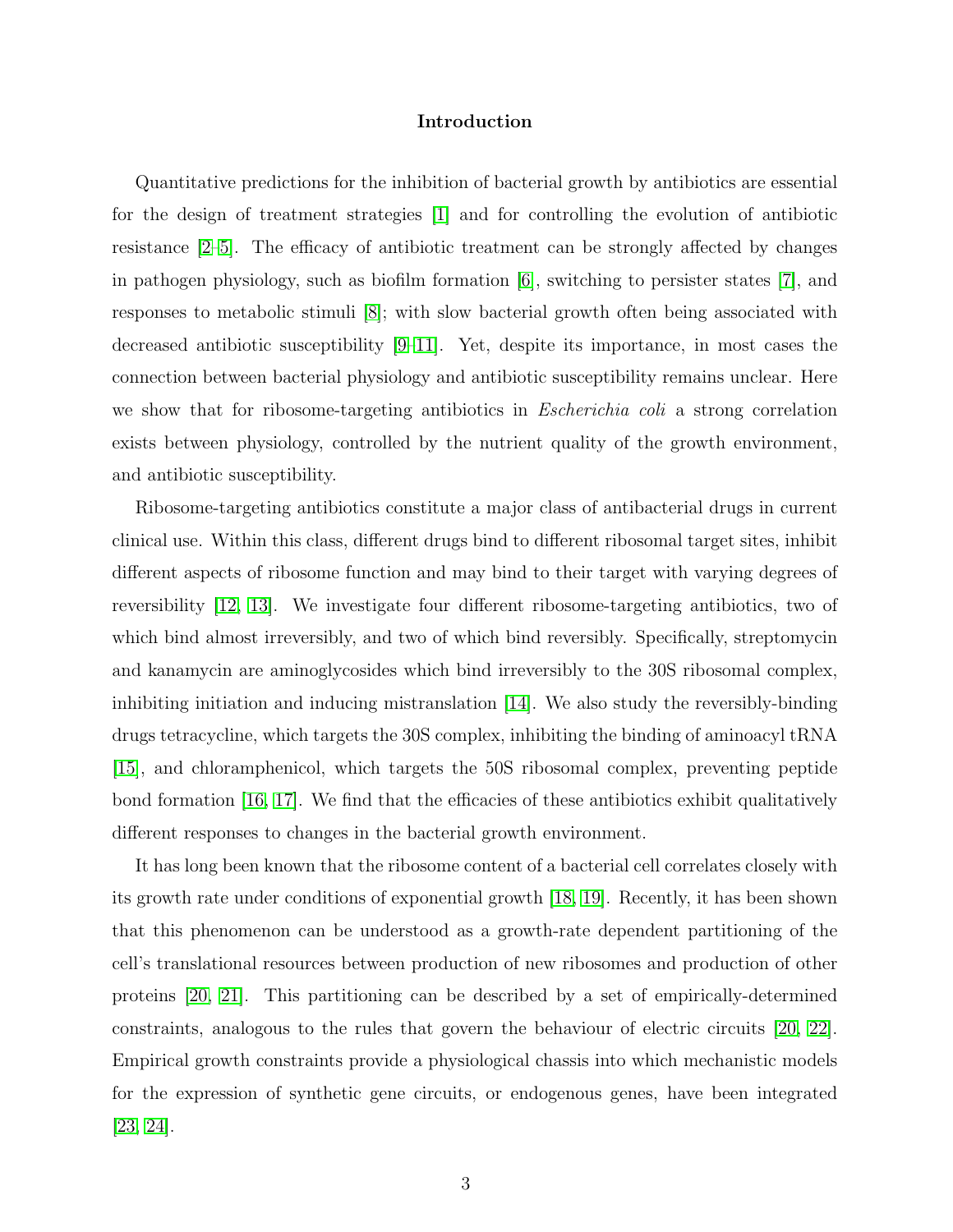The fact that the cell's ribosome content is growth-rate dependent suggests that the efficacy of ribosome-targeting antibiotics should likewise exhibit growth-rate dependence. We demonstrate that bacterial susceptibility to ribosome-targeting antibiotics does indeed depend strongly on the nutrient environment as characterized by the bacterial growth rate prior to antibiotic treatment. Surprisingly, although the four antibiotics used in our study share the same target, we observe contrasting forms for the efficacy-growth rate relations of different antibiotics.

These intriguing results can be explained by a simple mathematical model for antibiotic transport and ribosome binding which incorporates the empirical growth constraints; growth inhibition relations which are predicted by the model are in quantitative agreement with our data for both wild type and mutant strains of  $E.$  coli. A single dimensionless parameter, which characterizes the reversibility of transport and binding relative to the drug-free growth rate, emerges from our analysis, providing a simple way to predict how changes in antibiotic chemistry, pathogen genetics or physiological state will affect drug response. This 'reversibility parameter' provides a robust classification of ribosome-targeting antibiotics according to their growth-rate efficacy relations, with implications for clinical practice and for the evolution of antibiotic resistance. In particular, reversible antibiotics are predicted to work better on fast-growing infections, whereas irreversible antibiotics are more effective for slow-growing pathogens. From a wider perspective, the approach taken here, in which empirical physiological constraints are coupled with models for molecular mode-of-action, could reveal similar surprising growth-rate efficacy relations in other classes of antibiotics.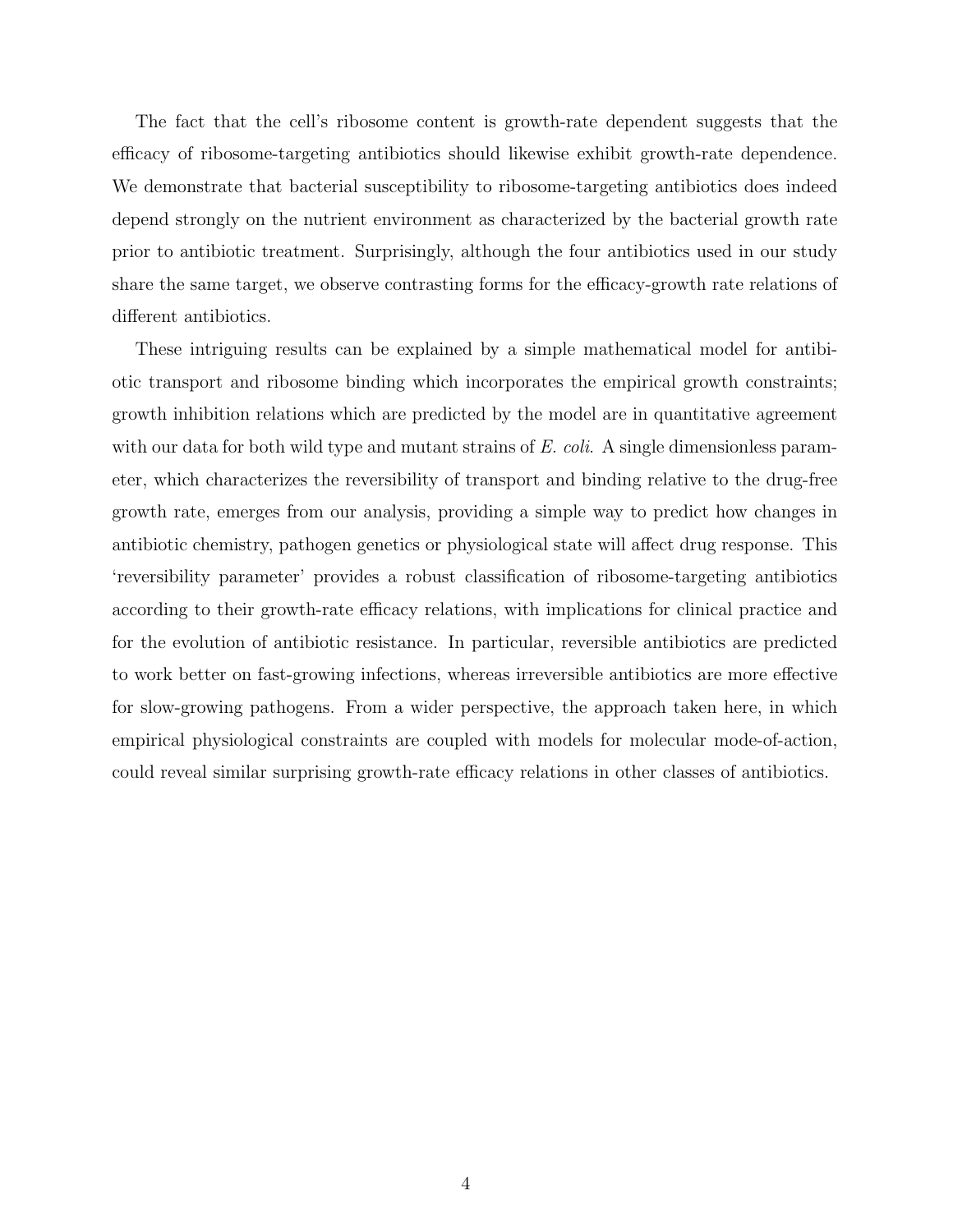

FIG. 1: Antibiotic susceptibility depends on nutrient quality for four ribosome-targeting antibiotics: irreversibly-binding antibiotics streptomycin  $(\mathbf{A} \& \mathbf{B})$  and kanamycin  $(\mathbf{C} \& \mathbf{D})$ , and reversiblybinding antibiotics tetracycline  $(E \& F)$  and chloramphenicol  $(G \& H)$ . The left panels show the growth rate  $\lambda$  of E. coli MG1655 relative to the drug-free growth rate  $\lambda_0$ , as a function of the antibiotic concentration. Growth inhibition data are shown for media with glycerol as the carbon source. The arrows indicate increasing drug-free growth rate  $\lambda_0$ . The right panels show the half-inhibition concentration IC<sub>50</sub> as a function of the drug-free growth rate  $\lambda_0$ . Carbon sources are denoted by symbol: glucose (circles), glycerol (squares), and error bars denote the standard deviation among repeated measurements (Tables S2 and S3). Media are variants of Neidhardt's MOPS buffered medium [\[25\]](#page-24-18); see Methods for details.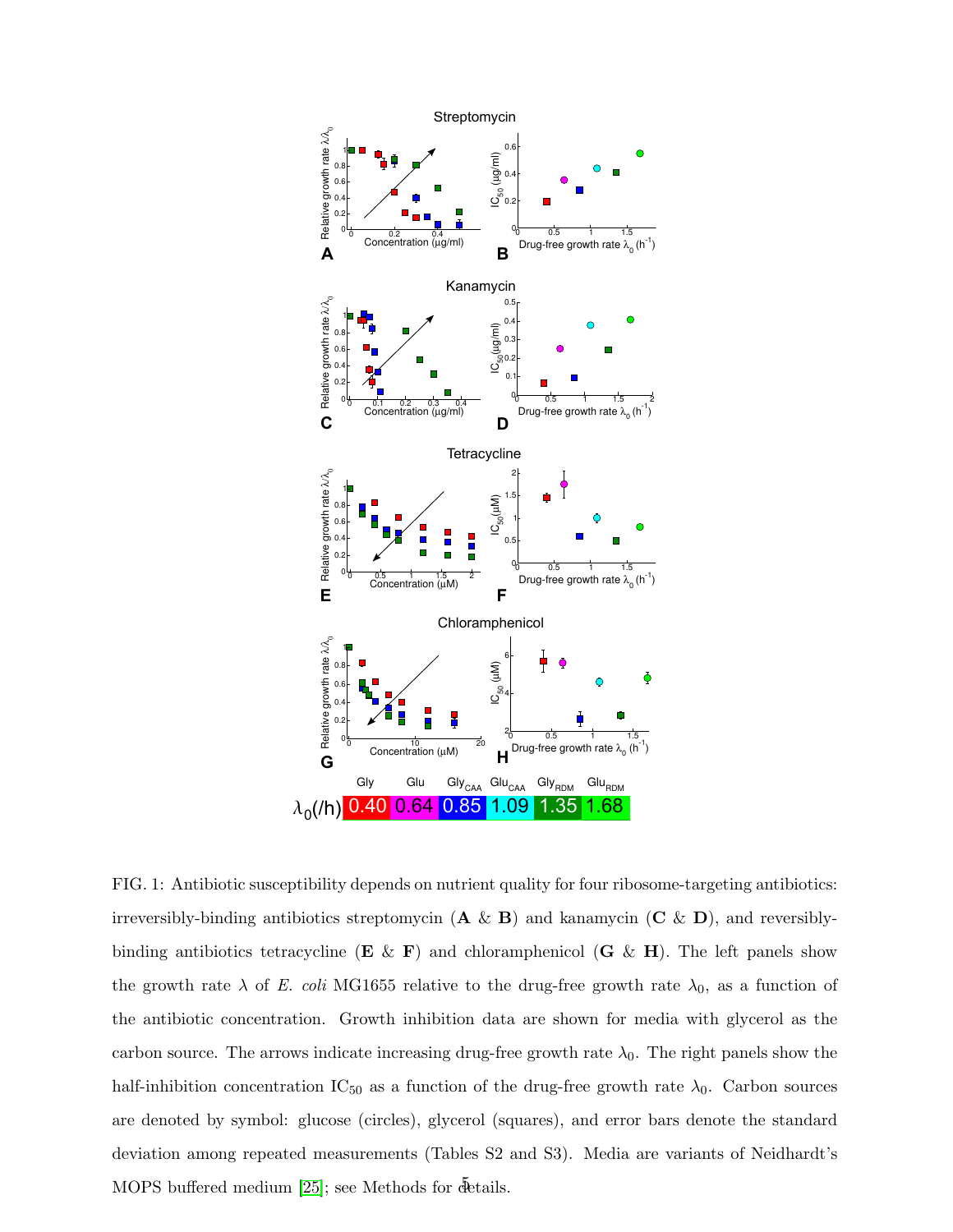#### Results

#### Antibiotic efficacy depends on growth rate

To investigate the link between bacterial growth environment and susceptibility to ribosometargeting antibiotics, we measured growth inhibition curves (exponential growth rate as a function of antibiotic concentration) for E. coli cells on media of increasing nutrient quality. As the nutrient quality increases, so too does the 'drug-free growth rate'  $\lambda_0$ , *i.e.* the exponential growth rate in the absence of antibiotic (Fig. 1, colorbar and Table S1). For the four ribosome-targeting antibiotics streptomycin, kanamycin, tetracycline and chloramphenicol, the growth inhibition curves indeed exhibit a strong dependence on the drug-free growth rate  $\lambda_0$  (Fig. 1, left panels and Table S2).

Bacterial susceptibility to antibiotic can be quantified by the  $IC_{50}$ : the antibiotic concentration needed to halve the bacterial growth rate. Plotting the  $IC_{50}$  as a function of the drug-free growth rate  $\lambda_0$ , we observe contrasting trends between antibiotics (Fig. 1, right panels and Table S3). For the irreversibly-binding antibiotics streptomycin and kanamycin, the  $IC_{50}$  increases with nutrient quality, *i.e.* faster-growing cells are less susceptible to antibiotic. In contrast, for the reversibly-binding antibiotics tetracycline and chloramphenicol, the  $IC_{50}$  predominantly decreases as nutrient quality increases, *i.e.* faster-growing cells are more susceptible to antibiotic treatment. Data sets for glycerol and glucose-based media show distinct trends in  $IC_{50}$  with drug-free growth rate. The shapes of the growth inhibition curves also differ markedly between the two groups of antibiotics: we observe threshold-like inhibition, i.e. a sharp decrease in growth rate, for streptomycin and kanamycin (Fig. 1A & C), and more gradual inhibition for tetracycline and chloramphenicol (Fig. 1E & G). Despite having similar targets, these antibiotics appear to respond to changes in cell physiology in very different ways.

#### Mathematical model

Our experimental data can be explained by a simple mathematical model. In our model, antibiotic molecules enter a bacterial cell and bind to ribosomes, while at the same time, new ribosomes are synthesized and the cell contents are diluted by growth. Our model is placed within a physiological context via the empirical growth constraints [\[20,](#page-24-13) [22\]](#page-24-15).

In the model, the state of the cell is described by the intracellular concentration of an-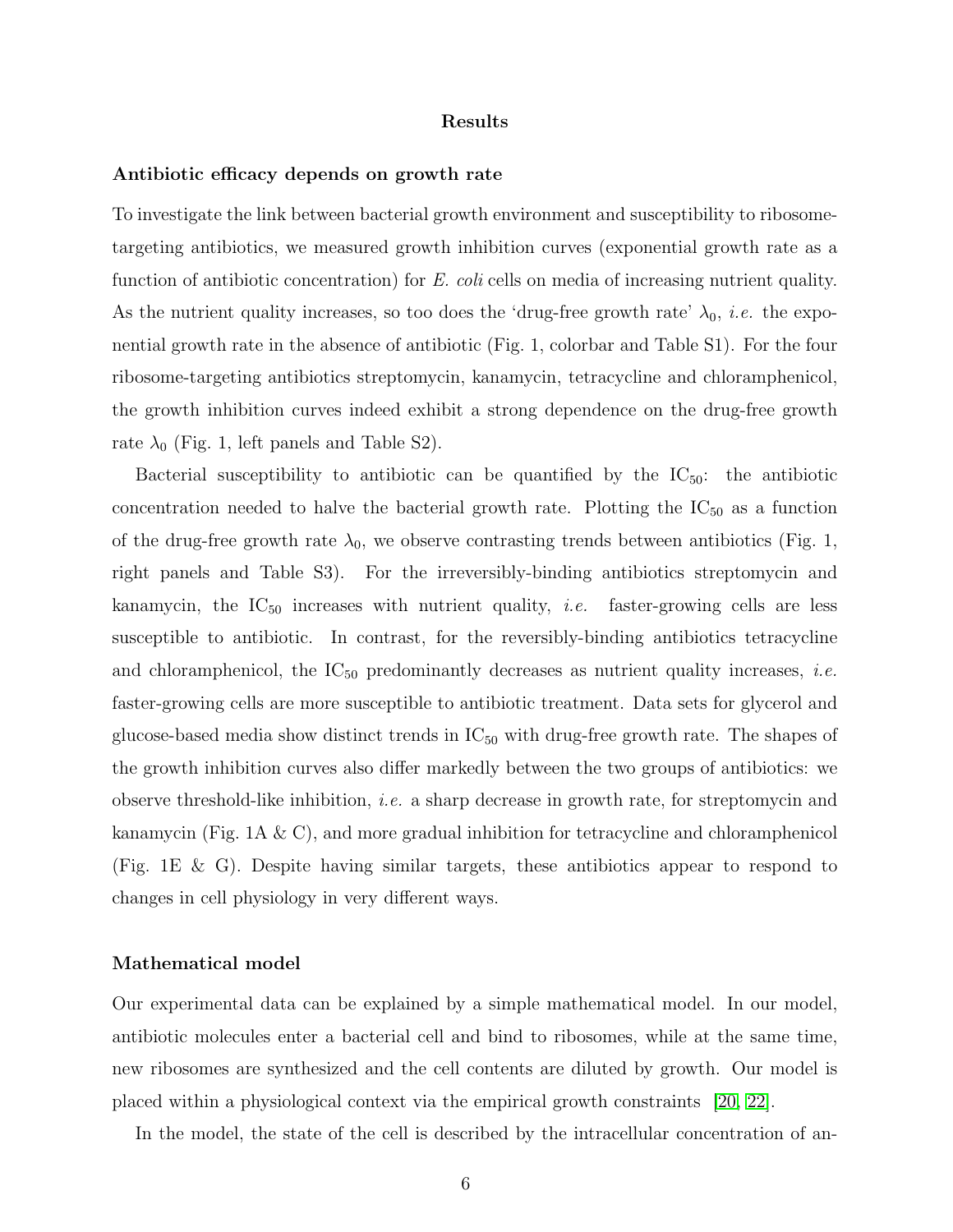

FIG. 2: Schematic view of the model and its dynamics. A. The model is focused on three state variables: the intracellular concentration of antibiotic  $a$ , the concentration  $r_u$  of ribosomes unbound by antibiotic and the concentration  $r<sub>b</sub>$  of antibiotic-bound ribosomes. Two mechanisms drive the dynamics: 1. Transport across the cell membrane and 2. Binding of ribosomes and antibiotic. B. Constraints arising from empirical relations between ribosome content and growth rate. Scott *et al.* [\[20\]](#page-24-13) measured total ribosome content as a function of growth rate. When growth rate is varied by nutrient composition, in the absence of antibiotics, ribosome content  $r_u$ correlates positively with growth rate  $\lambda$ , increasing linearly from a minimum concentration of inactive ribosomes  $r_{\min}$  (solid line). When growth rate is decreased by imposing translational inhibition, total ribosome content  $r_{\text{tot}} = r_{\text{u}} + r_{\text{b}}$  increases, reaching a maximum  $r_{\text{max}}$  as growth rate decreases to zero (dashed lines). Note that Scott *et al.* measured ribosome mass fraction; here we translate these to concentrations (see Supplementary Information, Fig. S1).

tibiotic a, the concentration  $r_u$  of ribosomes unbound by antibiotic and the concentration  $r_b$ of antibiotic-bound ribosomes (Fig. 2A). Two mechanisms drive the dynamics: 1. transport of extracellular antibiotic  $a_{\text{ex}}$  into the cell at rate  $J(a_{\text{ex}}, a) = P_{\text{in}}a_{\text{ex}} - P_{\text{out}}a$ , where  $P_{\text{in}}$  and  $P_{\text{out}}$  quantify the permeability of the cell membrane in the inward and outward directions; and 2. binding of ribosomes and antibiotic  $f(r_u, r_b, a) = -k_{on} a (r_u - r_{min}) + k_{off} r_b$ , with binding and unbinding rate constants  $k_{\text{on}}$  and  $k_{\text{off}}$ , respectively, and equilibrium dissociation constant  $K_{\rm D} = k_{\rm off}/k_{\rm on}$  (the inactive fraction  $r_{\rm min}$  is assumed not to bind the antibiotic). In exponential growth, cell contents are diluted at rate  $\lambda$ , new ribosomes are synthesized at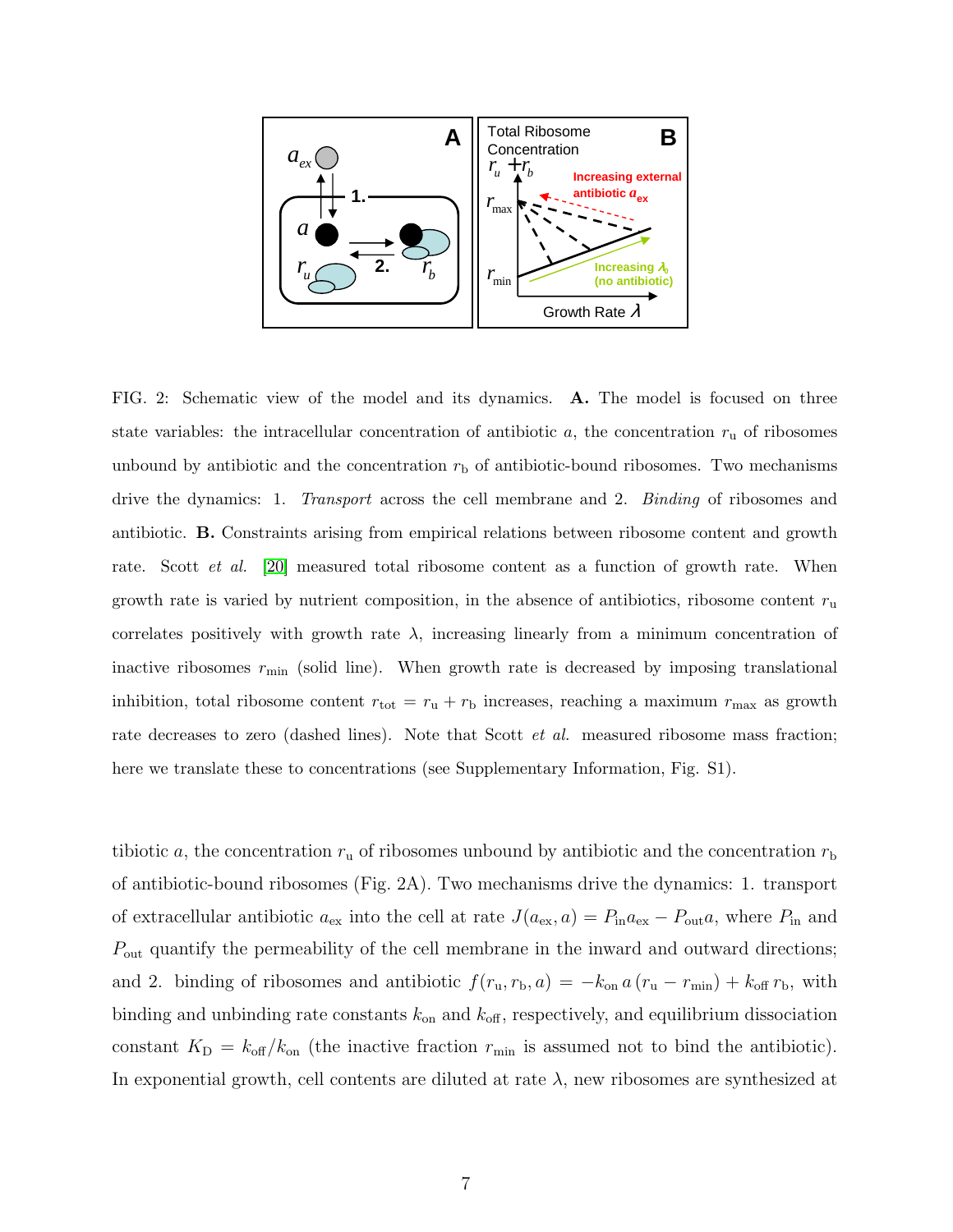rate  $s(\lambda)$ , and the dynamics of the system are governed by the following equations:

$$
\frac{da}{dt} = -\lambda a + f(r_{u}, r_{b}, a) + J(a_{ex}, a),
$$
\n(1)

<span id="page-7-0"></span>
$$
\frac{dr_{\rm u}}{dt} = -\lambda r_{\rm u} + f(r_{\rm u}, r_{\rm b}, a) + s(\lambda),\tag{2}
$$

$$
\frac{dr_{\rm b}}{dt} = -\lambda r_{\rm b} - f(r_{\rm u}, r_{\rm b}, a). \tag{3}
$$

This model is coupled to cell physiology via the empirical relations of Scott *et al* [\[20\]](#page-24-13), which link the growth rate  $\lambda$  and ribosome synthesis rate  $s(\lambda)$  to the ribosome concentration; these act as constraints on the dynamical equations [1-3.](#page-7-0) The first empirical growth constraint states that the unbound ribosome content  $r_u$  and the growth rate  $\lambda$  are linearly proportional:

$$
r_{\rm u} = \lambda/\kappa_{\rm t} + r_{\rm min}.\tag{4}
$$

Here,  $r_{\min} = 19.3 \mu$  is the minimal unbound ribosome content needed for growth and the translational capacity  $\kappa_t = 0.06 \mu M^{-1} h^{-1}$  is related to the maximum peptide elongation rate [\[26\]](#page-24-19). This relation emerges from experiments in which the growth rate is varied by changing the nutrient source in the absence of antibiotic (green arrow in Fig. 2B; see also the Supplementary Information). The second empirical growth constraint describes how the ribosome content is upregulated in response to translational inhibition. Upon decreasing the growth rate by translational inhibition (for a fixed nutrient source), the total ribosome content  $r_{\text{tot}}$  increases linearly, reaching a fixed maximal value  $r_{\text{max}} = 65.8 \mu \text{M}$  as  $\lambda \to 0$  [\[20\]](#page-24-13) (red arrow in Fig. 2B; see also the Supplementary Information). This can be expressed mathematically as

<span id="page-7-1"></span>
$$
r_{\text{tot}} = r_{\text{u}} + r_{\text{b}} = r_{\text{max}} - \lambda \Delta r \left( \frac{1}{\lambda_0} - \frac{1}{\kappa_{\text{t}} \Delta r} \right),\tag{5}
$$

where  $\Delta r = r_{\text{max}} - r_{\text{min}} = 46.5 \mu M$  is the dynamic range of the ribosome concentration. The implication of the second empirical growth constraint, Eq. [5,](#page-7-1) is that cells that are initially growing more slowly have a greater capacity to upregulate their ribosome content upon antibiotic challenge (steeper slope of the dashed line in Fig. 2B) than those that are initially growing fast; i.e., slowly growing cells can increase their ribosome content with little resulting change in their growth rate. Adding together Eqs 2 and 3 at steady state  $(dr_u/dt = dr_b/dt = 0)$  shows that the ribosome synthesis rate  $s(\lambda)$  is the product of growth rate and total ribosome content,

$$
s(\lambda) = \lambda r_{\text{tot}} = \lambda \left[ r_{\text{max}} - \lambda \Delta r \left( \frac{1}{\lambda_0} - \frac{1}{\kappa_{\text{t}} \Delta r} \right) \right]. \tag{6}
$$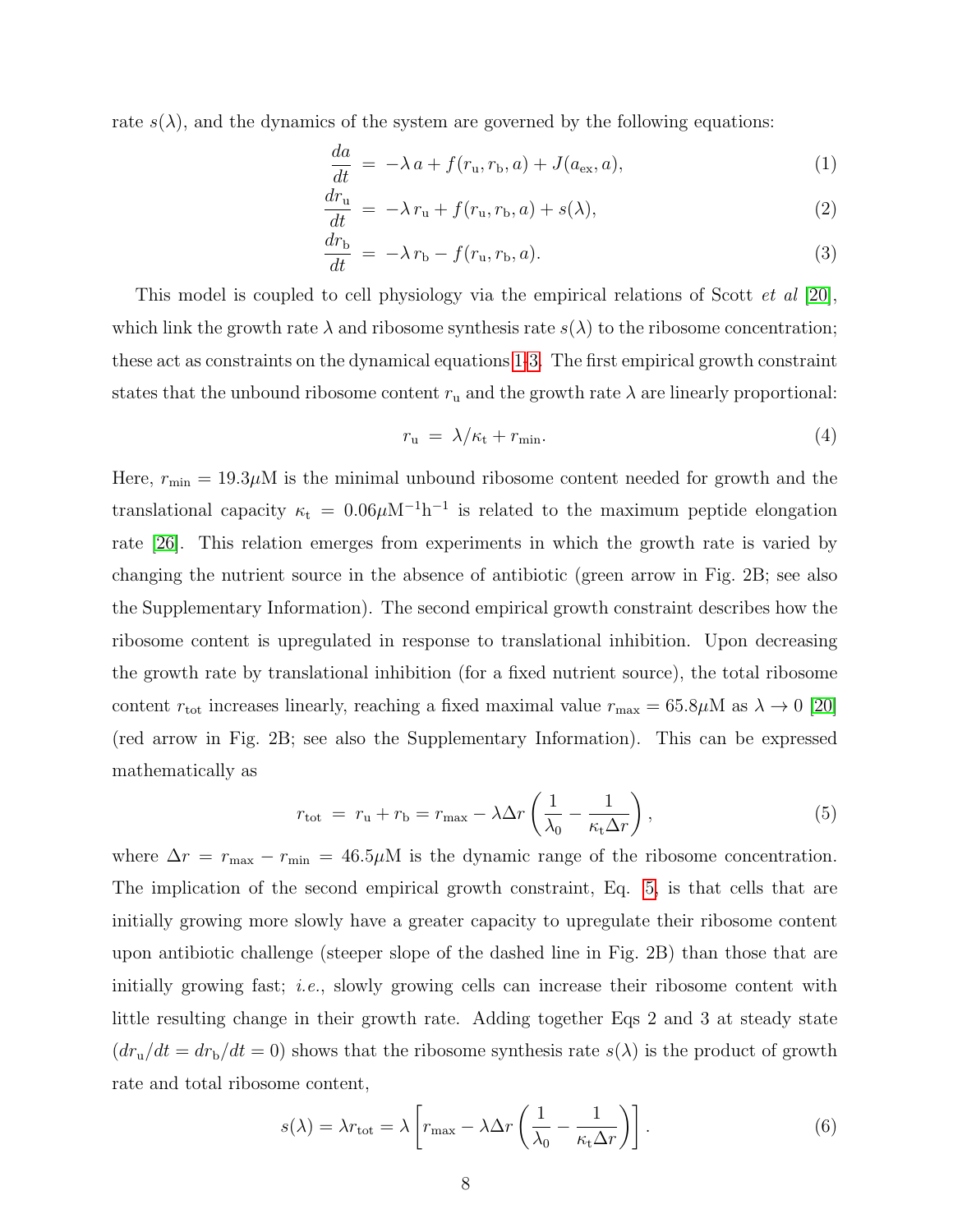#### Quantitative results for growth-inhibition curves

Solving the model equations 1-3 at steady state, together with the physiological constraints, Eqs 4 and 5, produces a universal equation that links the steady-state relative growth rate  $\lambda/\lambda_0$  to the extracellular antibiotic concentration  $a_{\text{ex}}$  (see Supplementary Information; here we have assumed that the antibiotic binding rate  $k_{\text{on}}$  typically exceeds the translational capacity  $\kappa_t$  by several orders of magnitude,  $k_{on} \gg \kappa_t$ ). This equation is

$$
0 = \left(\frac{\lambda}{\lambda_0}\right)^3 - \left(\frac{\lambda}{\lambda_0}\right)^2 + \left(\frac{\lambda}{\lambda_0}\right) \left[\frac{1}{4} \left(\frac{\lambda_0^*}{\lambda_0}\right)^2 + \frac{a_{\text{ex}}}{2 \text{IC}_{50}^*} \left(\frac{\lambda_0^*}{\lambda_0}\right)\right] - \frac{1}{4} \left(\frac{\lambda_0^*}{\lambda_0}\right)^2. \tag{7}
$$

Remarkably, Eq. 7 states that the growth-dependent antibiotic susceptibility is controlled by only two parameter combinations, defined as follows: a rate  $\lambda_0^*$ , which characterizes the reversibility of antibiotic transport and binding:

$$
\lambda_0^* = 2\sqrt{P_{\text{out}}\kappa_t K_D},\tag{8}
$$

and a concentration scale

$$
IC_{50}^* = \frac{\Delta r \lambda_0^*}{2P_{\text{in}}}.
$$
\n
$$
(9)
$$

In the model,  $\lambda_0^*$  is used to normalize the drug-free growth rate  $\lambda_0$  and IC<sup>\*</sup><sub>50</sub> is used to normalize the extracellular antibiotic concentration  $a_{\text{ex}}$ , and later the half-inhibition concentration  $IC_{50}$ .

Predictions for growth inhibition curves can be obtained by solving Eq. 7; the shapes of these curves depend only on the value of  $\lambda_0^*$ . For small values of  $\lambda_0^*$  (the irreversible limit), the model predicts a discontinuous drop in growth rate at the  $IC_{50}$ , as we see in our data for streptomycin and kanamycin (Fig. 1 and Fig. 3). Interestingly, in this case the model predicts a bistable dependence of growth rate on antibiotic concentration at the level of individual cells (Fig. S2). For larger values of  $\lambda_0^*$  (the reversible limit), the model instead predicts a smooth decrease in growth rate over a wide range of antibiotic concentrations, as we observe for tetracycline and chloramphenicol (Fig. S2, Fig. 1 and Fig. 3).

Fitting the model to the data via the parameters  $\lambda_0^*$  and IC<sup>\*</sup><sub>50</sub> yields excellent agreement for tetracycline and chloramphenicol, and reasonable agreement for streptomycin and kanamycin (Fig. 3). In all cases, the fitted parameters  $\lambda_0^*$  and IC<sup>\*</sup><sub>50</sub> differ between the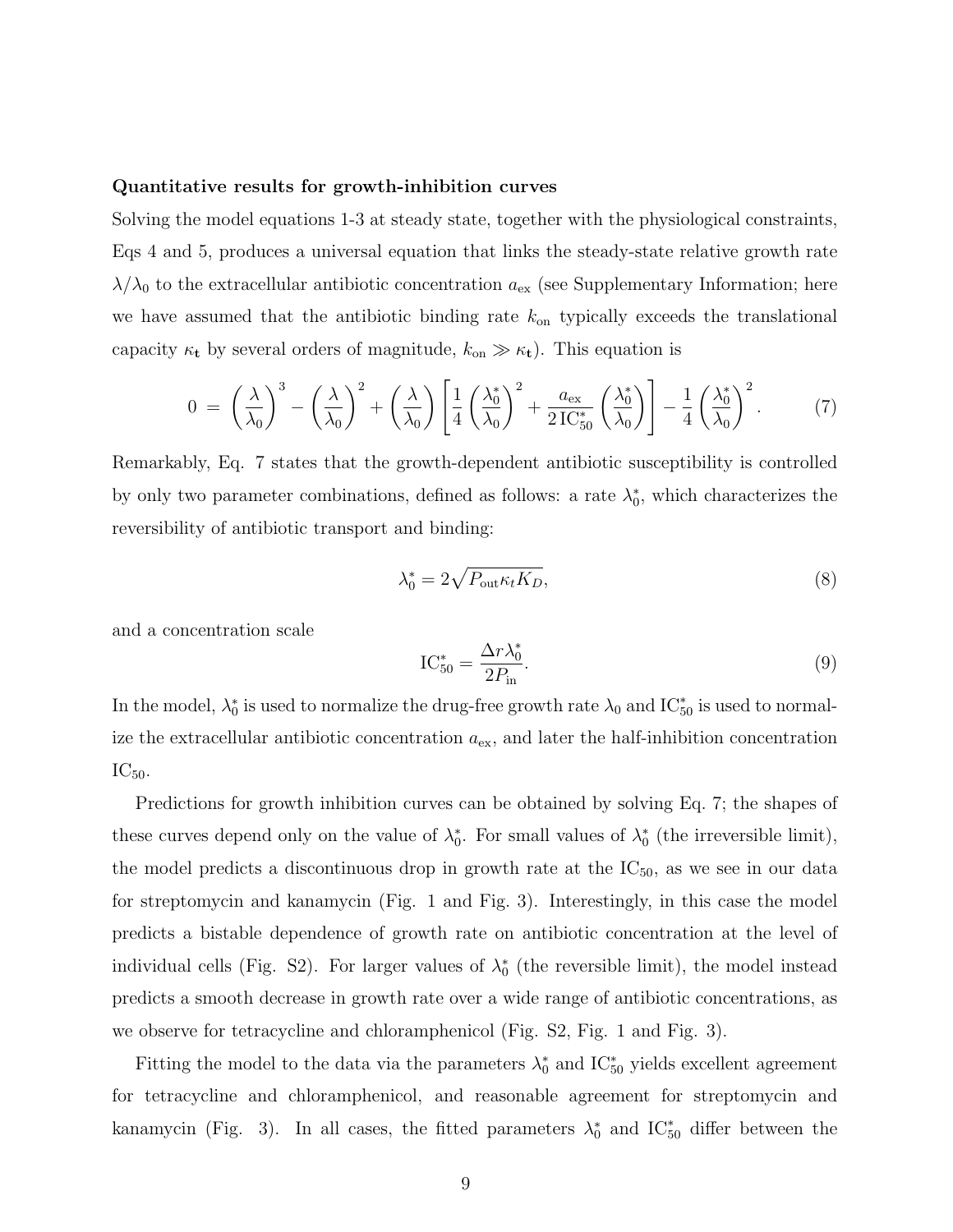two carbon sources (Table S3), suggesting carbon-source effects on transporter-mediated influx and outflux  $(P_{\text{in}}$  and  $P_{\text{out}}$ , respectively) [\[8\]](#page-24-2). The fitted parameters are in good agreement with biochemical parameter values available from literature data (Table S4) and are consistent with the fact that aminoglycosides are believed to bind and be transported irreversibly (small  $\lambda_0^*$ ) [\[14\]](#page-24-7), whereas for tetracycline and chloramphenicol both transport and binding processes are reversible  $(\lambda_0^*)$  [\[17,](#page-24-10) [27\]](#page-24-20). For kanamycin the agreement is less accurate than for streptomycin; this deviation may be ascribed to the presence of an additional binding site on the ribosome with comparable affinity [\[28,](#page-24-21) [29\]](#page-24-22), a property not considered in our model. Nonetheless, our model correctly predicts the sigmoidal form of kanamycin's growth-inhibition curve and the decreasing susceptibility with growth rate.

#### Universal growth-dependent antibiotic susceptibility curve

One of the major insights provided by the model is a simple explanation for the contrasting trends in growth-dependent susceptibility for different antibiotics which we observe in our experiments. Substituting  $a_{\text{ex}} = \text{IC}_{50}$  and  $\lambda = \lambda_0/2$  into Eq. 7, we find that, for all antibiotics, the growth-rate dependence of the half-inhibition concentration  $IC_{50}$  is predicted to fall onto a universal 'growth-dependent susceptibility' curve

$$
\frac{\text{IC}_{50}}{\text{IC}_{50}^{*}} = \frac{1}{2} \left[ \frac{\lambda_0}{\lambda_0^*} + \frac{\lambda_0^*}{\lambda_0} \right].
$$
\n(10)

Eq. 10 is derived in the Supplementary Information and holds for  $k_{on} \gg \kappa_t$ . Rescaling our data using the values of  $\lambda_0^*$  and IC<sup>\*</sup><sub>50</sub> obtained from the growth-inhibition curve fits of Fig. 3 (and the equivalent fit for the glucose-based media; Table S3), Figure 4 shows that our data indeed collapse on to this universal curve.

If the drug-free growth rate  $\lambda_0$  exceeds the critical reversibility rate  $\lambda_0^*$ , the model (Eq. 10) predicts that the IC<sub>50</sub> will increase with  $\lambda_0$ ; *i.e.* fast-growing cells will be less susceptible, as we observe for streptomycin and kanamycin. In contrast, if the drug-free growth rate  $\lambda_0$ is less than the critical reversibility rate  $\lambda_0^*$ , Eq. 10 predicts that the IC<sub>50</sub> will decrease as  $\lambda_0$ increases; i.e. fast-growing cells will be more susceptible, as we observe for tetracycline and chloramphenicol. The critical parameter IC<sup>∗</sup> <sup>50</sup> provides a growth-rate independent scale for the extracellular antibiotic concentration; we find that an antibiotic concentration  $a_{\text{ex}} > \text{IC}^*_{50}$ is required for effective growth inhibition, regardless of the drug-free growth rate.

The universal growth-dependent susceptibility curve, Eq. 10 (Fig. 4), suggests that the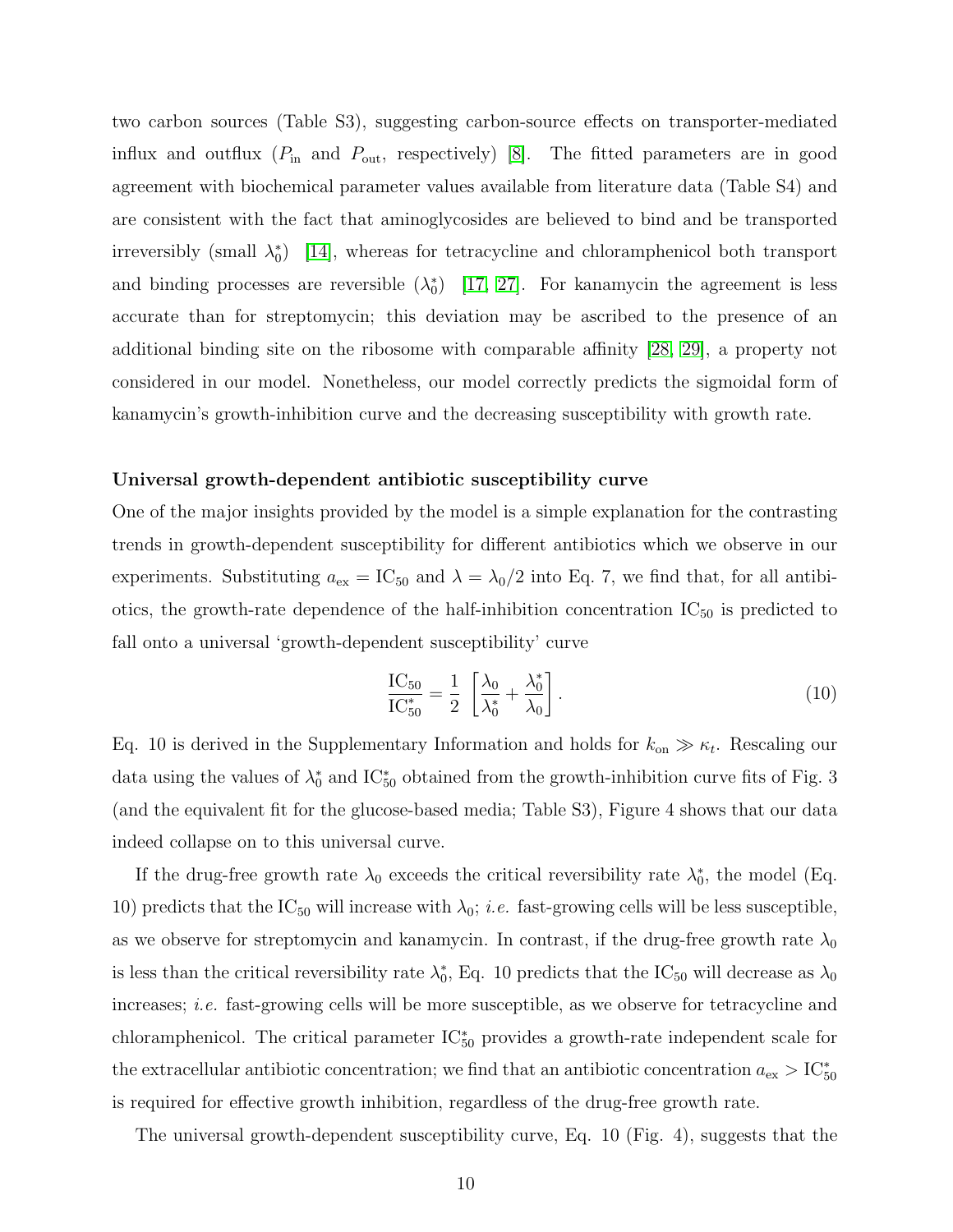

FIG. 3: Model fits to growth inhibition curve data. The parameters  $\lambda_0^*$  and IC<sup>\*</sup><sub>50</sub> are obtained by numerical fitting of the solution of the cubic equation, Eq. 7, to our experimental growth inhibition curves. Data sets for different drug-free growth rates  $(i.e.$  the different curves in each panel) were fitted simultaneously with the same values of  $\lambda_0^*$  and IC<sup>\*</sup><sub>50</sub>, but separate fits were obtained for glycerol-based and glucose-based media. Here we show the resulting fits for glycerol-based media (symbols as in Fig. 1.). The parameters obtained by this procedure are: Streptomycin, glycerol:  $\lambda_0^* = 0.31h^{-1}$ , IC<sup>\*</sup><sub>50</sub> = 0.19µg/ml, streptomycin, glucose:  $\lambda_0^* = 0.57h^{-1}$ , IC<sup>\*</sup><sub>50</sub> = 0.36μg/ml, kanamycin, glycerol:  $\lambda_0^* = 0.17$ h<sup>-1</sup>, IC<sup>\*</sup><sub>50</sub> = 0.05μg/ml, kanamycin, glucose:  $\lambda_0^* = 0.47$ h<sup>-1</sup>, IC<sup>\*</sup><sub>50</sub> = 0.26µg/ml, tetracycline, glycerol:  $\lambda_0^* = 5.2$ h<sup>-1</sup>, IC<sup>\*</sup><sub>50</sub> = 0.23µM, tetracycline, glucose:  $\lambda_0^* = 6.3h^{-1}$ , IC<sup>\*</sup><sub>50</sub> = 0.36 $\mu$ M, chloramphenicol, glycerol:  $\lambda_0^* = 1.8h^{-1}$ , IC<sup>\*</sup><sub>50</sub> = 2.5 $\mu$ M, chloramphenicol, glucose:  $\lambda_0^* = 1.5h^{-1}$ ,  $IC_{50}^* = 4.1 \mu M$ . These values of  $\lambda_0^*$  and  $IC_{50}^*$  are compared to literature data in Table S4. Similar results are obtained if we instead fit our data directly to the predicted universal relation for  $IC_{50}(\lambda_0)$  (Eq. 10); see Supplementary Information and Fig. S3.

ratio  $(\lambda_0/\lambda_0^*)$  of the drug-free growth rate  $\lambda_0$  to the 'reversibility' rate  $\lambda_0^*$  = √  $\overline{\kappa_{\rm t}P_{\rm out}k_{\rm off}}$ provides a natural spectrum classification of antibiotic action, integrating growth environment (through  $\lambda_0$ ) with antibiotic chemistry and pathogen genetics (through the molecular parameters which are combined in  $\lambda_0^*$ ). Drug-pathogen interactions characterized by small values of  $\lambda_0^*$  are predicted to behave like our irreversible antibiotics (streptomycin and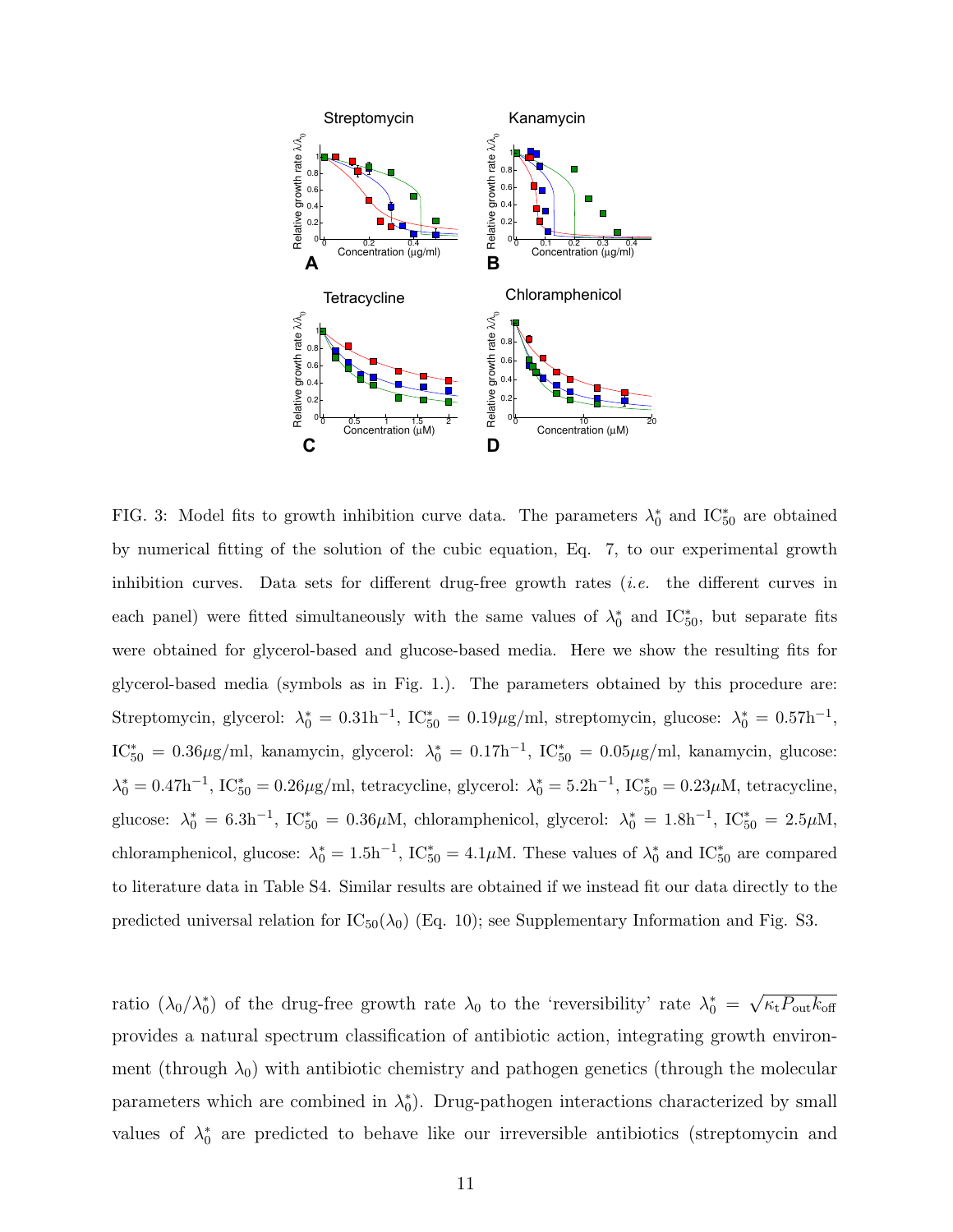

FIG. 4: Universal growth-dependent susceptibility curve. Data from the right panels of Fig. 1 are rescaled by  $\lambda_0^*$  and IC<sup>\*</sup><sub>50</sub>, obtained by fitting our growth inhibition data (Fig. 3). The black line shows the model prediction for the universal curve, Eq. 10.

kanamycin); showing decreased efficacy under rich nutrient conditions. Drug-pathogen interactions characterized by large values of  $\lambda_0^*$  are expected to behave like the reversible antibiotics in our study (chloramphenicol and tetracycline); showing increased efficacy under rich nutrient conditions. Drugs with values of  $\lambda_0^*$  close to the drug-free growth rate  $\lambda_0$  achievable in experiments may show non-monotonically varying susceptibility as nutrient quality is varied; our data suggest this may in fact be the case for chloramphenicol (Fig. 1H), in agreement with literature-value estimates for  $\lambda_0^*$  (Table S4). Low outward permeability has been implicated in growth bistability and masking of resistance mutations [\[30,](#page-25-0) [31\]](#page-25-1) (see in particular the discussion of Ref.[\[30\]](#page-25-0) in the Supplementary Text); we propose that irreversibility in binding and transport is a major determinant of growth-dependent antibiotic susceptibility.

#### Simple predictions in the reversible and irreversible limits

In the limiting cases of very large or very small  $\lambda_0^*$ , *i.e.* the limits in which antibiotic transport and binding is either fully reversible or fully irreversible, the model leads to simple predictions for the growth inhibition curve and growth-rate dependence of the half-inhibition concentration  $IC_{50}$ . For small  $\lambda_0^*$  (the irreversible limit), a qualitatively different, discontin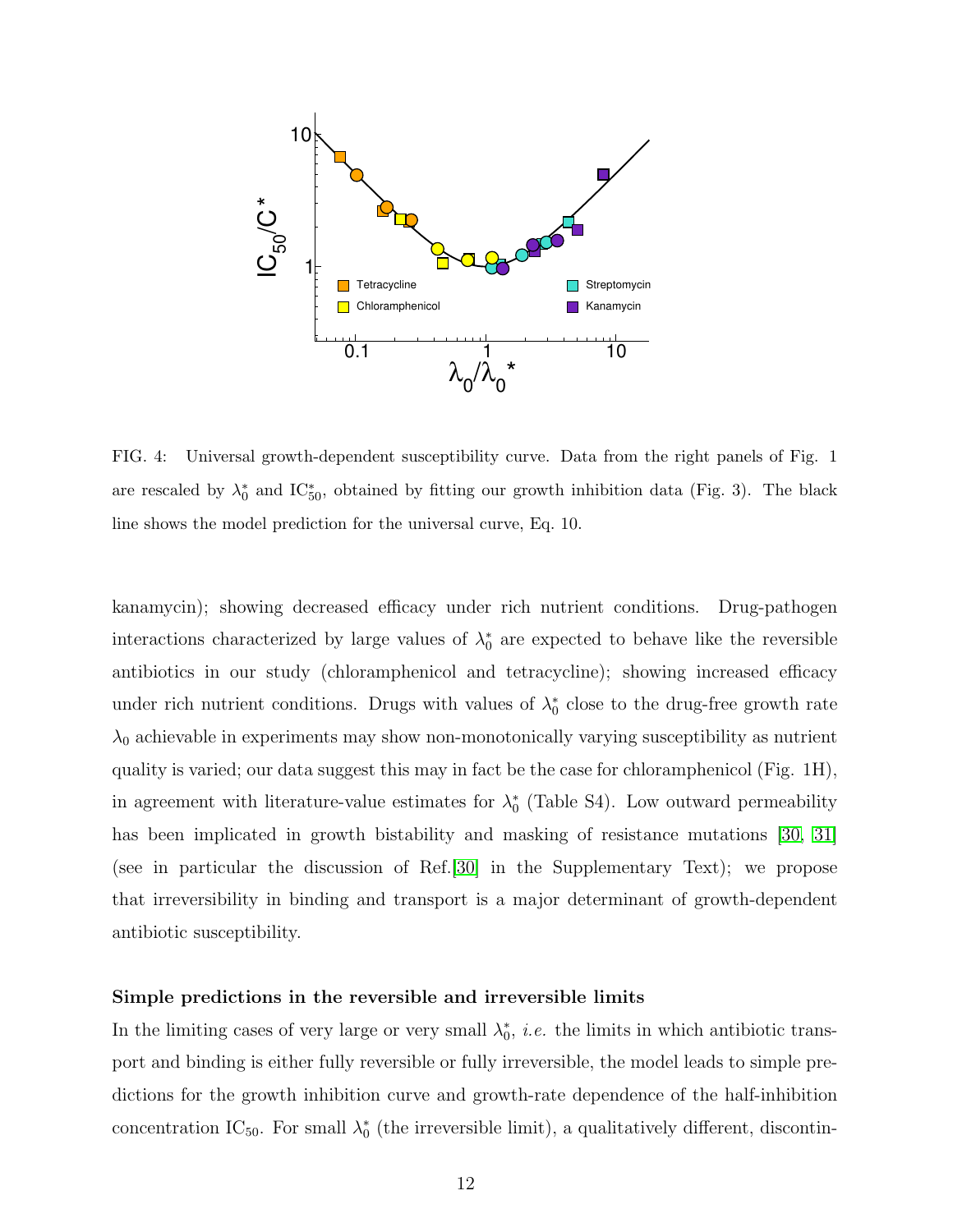uous, form for the growth inhibition curve is predicted by Eq. 7:

$$
\frac{\lambda}{\lambda_0} = \frac{1}{2} \left[ 1 + \sqrt{1 - \frac{a_{\text{ex}}}{\text{IC}_{50}}} \right],\tag{11}
$$

for  $a_{\rm ex} <$  IC<sub>50</sub> and zero for  $a_{\rm ex} >$  IC<sub>50</sub>. In this case, the IC<sub>50</sub> = IC<sup>\*</sup><sub>50</sub> $\lambda_0/(2\lambda_0^*) = \lambda_0 \Delta r/(4P_{\rm in})$ increases linearly with the drug-free growth rate  $\lambda_0$  (see Supplementary Information). For large  $\lambda_0^*$  (the reversible limit), the growth inhibition curve obtained from solving Eq. 7 is given by the smoothly-varying, Langmuir form:

$$
\frac{\lambda}{\lambda_0} = \frac{1}{1 + a_{\text{ex}}/\text{IC}_{50}},\tag{12}
$$

where  $a_{\text{ex}}$  is the extracellular antibiotic concentration and the  $\text{IC}_{50} = \text{IC}_{50}^* \lambda_0^* / (2\lambda_0)$  =  $K_D \times (P_{\text{out}}/P_{\text{in}}) \times (\kappa_t \Delta r/\lambda_0)$  is inversely proportional to the drug-free growth rate  $\lambda_0$  (see Supplementary Information).

Scaling all our growth inhibition curves by the drug-free growth rate  $\lambda_0$  and the half-inhibition concentration  $IC_{50}$  we find that our combined data sets for the reversible and irreversible drugs collapse onto these two qualitatively distinct, parameter-free curves, as predicted by the model (Fig.  $5$ ) – although, as expected, the quantitative agreement with the limiting-case theoretical prediction is not quite as good as with the full solution of the cubic equation (Fig. 3).

#### Testing the model predictions for a translation mutant strain of E. coli

In our model, the key parameters  $\lambda_0^*$  and IC<sup>\*</sup><sub>50</sub> (defined in Eqs 8 and 9) depend on the translational capacity  $\kappa_t$ . To test the predictions of the model, we used a strain of E. coli MG1655 in which the ribosome is mutated such that the peptide elongation rate is decreased [\[32\]](#page-25-2), with a corresponding decrease in the translational capacity [\[20\]](#page-24-13). Measuring the RNA-to-protein ratio, which is proportional to the ribosome concentration ([\[20\]](#page-24-13); see Supplementary Material) as a function of growth rate in the absence of antibiotics and using Eq. 4, we found that the translational capacity  $\kappa_t$  for the mutant is decreased by a factor of 0.65 relative to that of the wildtype,  $\kappa_t^{\text{MUT}} = 0.65 \kappa_t^{\text{WT}}$  (Fig. 6A and Table S5).

For the reversible antibiotic tetracycline, we expect that the  $IC_{50}$  is well-approximated by the limiting form, IC<sub>50</sub> =  $(\kappa_t/\lambda_0) \times K_D \times (P_{\text{out}}/P_{\text{in}}) \times \Delta r$ ; thus the ratio of susceptibilities between the wildtype and mutant strains  $\text{IC}_{50}^{\text{WT}} / \text{IC}_{50}^{\text{MUT}}$  should be proportional to the ratio of drug-free growth rates  $\lambda_0^{\text{MUT}}/\lambda_0^{\text{WT}}$ , with proportionality constant  $\kappa_t^{\text{WT}}/\kappa_t^{\text{MUT}} = 1/0.65$ .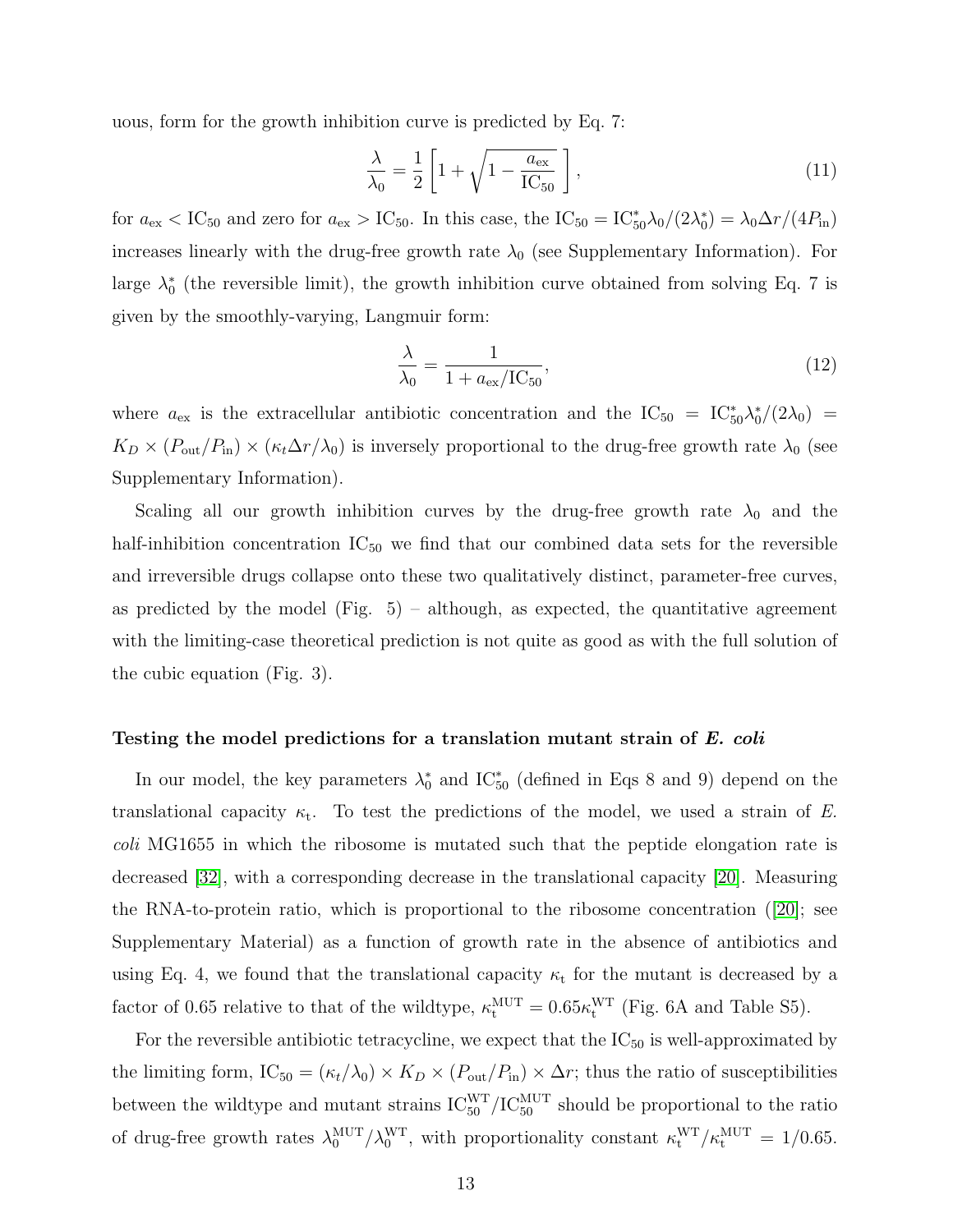

FIG. 5: Growth inhibition curves for our reversibly- and irreversibly-binding drugs collapse onto two qualitatively different limiting forms as predicted by the model. A: Data for the irreversible antibiotics streptomycin (closed symbols) and kanamycin (open symbols) collapse onto  $\lambda/\lambda_0 = (1/2)[1 + \sqrt{1 - a_{\text{ex}}/IC_{50}}]$  (black line). B: Data for the reversible antibiotics tetracycline (closed symbols) and chloramphenicol (open symbols) collapse onto  $\lambda/\lambda_0 = 1/[1 + a_{ex}/IC_{50}]$  (black line).

Indeed, when rescaled relative to the  $IC_{50}$  of the mutant in minimal media, our results for the wild-type  $IC_{50}$  values, measured for our 6 nutrient conditions, do fall on the predicted straight line with gradient  $1/0.65$  irrespective of carbon source (Fig. 6B; for raw data see Table S6).

We also investigated the response of the translational mutant to the irreversibly-binding drug kanamycin. Here, the situation is more complex because the mutant confers partial resistance to kanamycin (and full resistance to streptomycin), meaning that other molecular parameters are likely to be altered along with  $\kappa_t$ . Nevertheless, growth inhibition curves for the mutant in the presence of kanamycin are well-fitted by our model (Fig. S4).

## Mechanistic link between reversibility timescale and growth-dependent susceptibility

Why does our model behave qualitatively differently in the limits where antibiotic transport and binding are irreversible (small  $\lambda_0^*$ ) and where they are reversible (large  $\lambda_0^*$ )? In the model,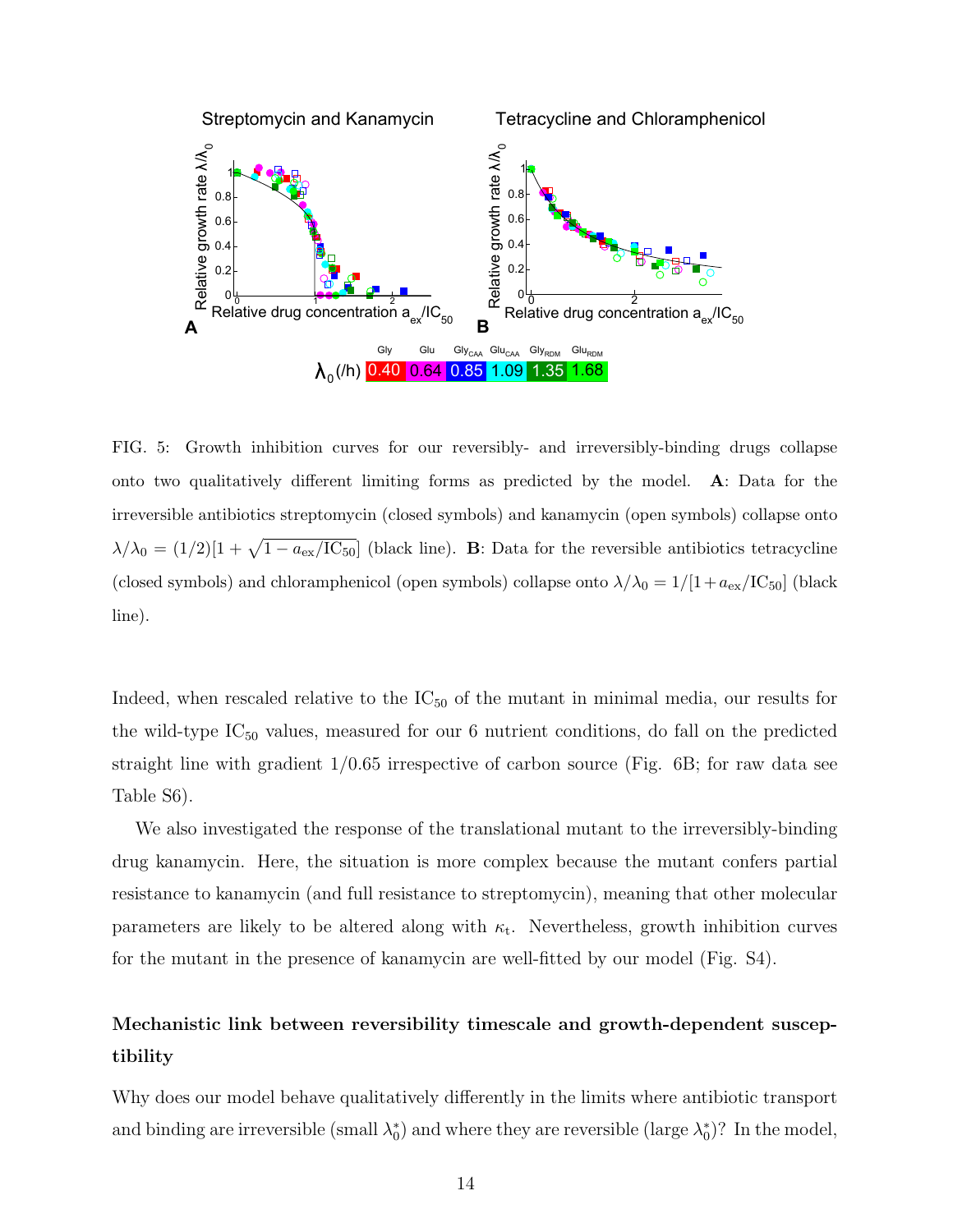

FIG. 6: The translation mutant shows growth-dependent susceptibility to tetracycline in quantitative agreement with the model predictions. A: The mutant shows a reduced translational capacity compared to the wildtype strain. Translational capacity is given as the inverse slope of a plot of the RNA/protein ratio versus drug-free growth rate  $\lambda_0$  (in h<sup>-1</sup>) [\[20\]](#page-24-13). The data for the mutant are from this study (dashed line); wildtype data are taken from Scott et al. [\[20\]](#page-24-13) (solid line). The ratio of slopes (WT/MUT) gives the ratio of translational capacity  $\kappa_t^{\text{MUT}}/\kappa_t^{\text{WT}} = 0.65$  (Table S5). The colored symbols indicate different growth media, as in Fig. 1. B: Growth-dependent susceptibility to tetracycline for the translation mutant. The model predicts that for a reversible drug such as tetracycline,  $IC_{50} = IC_{50}^* \lambda_0^*/(2\lambda_0)$ , so that  $\text{IC}_{50}^{\text{WT}}/\text{IC}_{50}^{\text{MUT}} = (\kappa_t^{\text{WT}}/\kappa_t^{\text{MUT}}) \times (\lambda_0^{\text{MUT}}/\lambda_0^{\text{WT}}) = (1/0.65) \times (\lambda_0^{\text{MUT}}/\lambda_0^{\text{WT}})$  (since both  $\lambda_0^*$  and  $\text{IC}_{50}^*$ are proportional to  $\sqrt{\kappa_t}$ ). The symbols show  $IC_{50}^{WT}$  measured on all 6 growth media, divided by the  $IC_{50}^{MUT,MIN}$  measured on glucose minimal or glycerol minimal medium as appropriate, and the drug-free growth rate of the wildtype  $\lambda_0^{\text{WT}}$  similarly rescaled with respect to the drug-free growth rate of the mutant in the corresponding minimal medium  $\lambda_0^{\text{MUT,MIN}}$  $_0^{\text{MUL},\text{MIN}}$ . The data collapse onto a straight line with gradient  $(1/0.65)$ , as indicated by the solid black line. It is important to note that the solid line is not a line-of-best-fit, but rather comes from taking the ratio of the slopes in panel A.

nutrient quality has two opposing influences on the cell's ribosome content: it increases the size of the ribosome pool (solid line in Fig. 2B) but it also reduces the cell's capacity to increase this pool in response to antibiotic challenge (gradient of the dashed lines in Fig. 2B). In other words, fast-growing cells have a ribosome pool which is already close to maximal and have little capacity to increase in response to antibiotic, while slow-growing cells have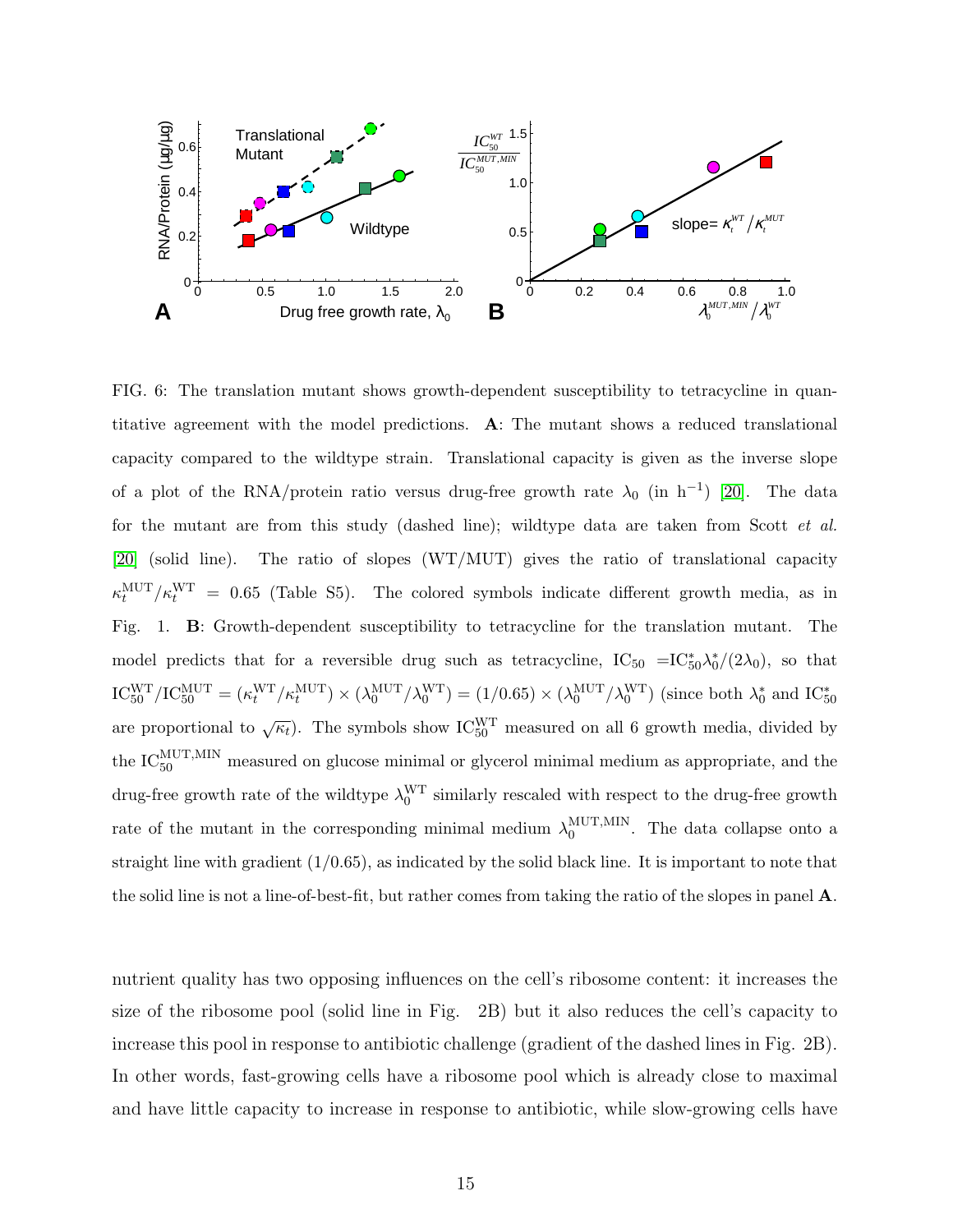

FIG. 7: Shift in the network topology in the irreversible and reversible limits. A. In the limit that either transport or binding are irreversible (as is the case for streptomycin and kanamycin), the system exhibits a 'toggle-switch' topology, leading to a steep inhibition curve (Eq. 11). B. In the limit of fully-equilibrated transport and binding (as is the case for tetracycline and chloramphenicol), the model predicts more gradual inhibition (Eq. 12).

a small ribosome pool that can be increased by a large factor in response to antibiotic.

In the limit that either transport or binding are irreversible (small  $\lambda_0^*$ ), antibiotic molecules that enter the cell are neutralized by binding to free ribosomes, such that the intracellular antibiotic concentration remains low. The model exhibits a 'toggle-switch' topology (Fig. 7A), in which free ribosomes "soak up" antibiotic, while antibiotic inactivates free ribosomes. If the extracellular antibiotic concentration  $a_{\text{ex}}$  is below a threshold determined by the initial (unbound) ribosome concentration, the cell generates ribosomes fast enough to neutralize all the antibiotic that enters the cell. If, however,  $a_{\text{ex}}$  exceeds the threshold, the cell's rate of ribosome generation cannot compete with the antibiotic influx and the system flips to a different steady-state with no free ribosomes and correspondingly no growth. Thus in the irreversible limit the fate of a cell is determined by a "molecular race" between antibiotic influx and ribosome production, in which the absolute number of ribosomes is decisive. Fast-growing cells (on rich nutrient) have a larger ribosome pool and correspondingly higher ribosome synthesis rate, so that they are able to tolerate a higher rate of antibiotic influx than slow-growing cells.

In contrast, in the limit of fully-reversible transport and binding (large  $\lambda_0^*$ ), the free and bound ribosome pools are in equilibrium (Fig. 7B), and the intra- and extra-cellular antibiotic pools are also in equilibrium. Increasing the antibiotic concentration shifts the equilibrium between free and bound ribosome pools; the cell responds by increasing the total ribosome pool (dashed line in Fig. 2B). This leads to a smoothly-varying,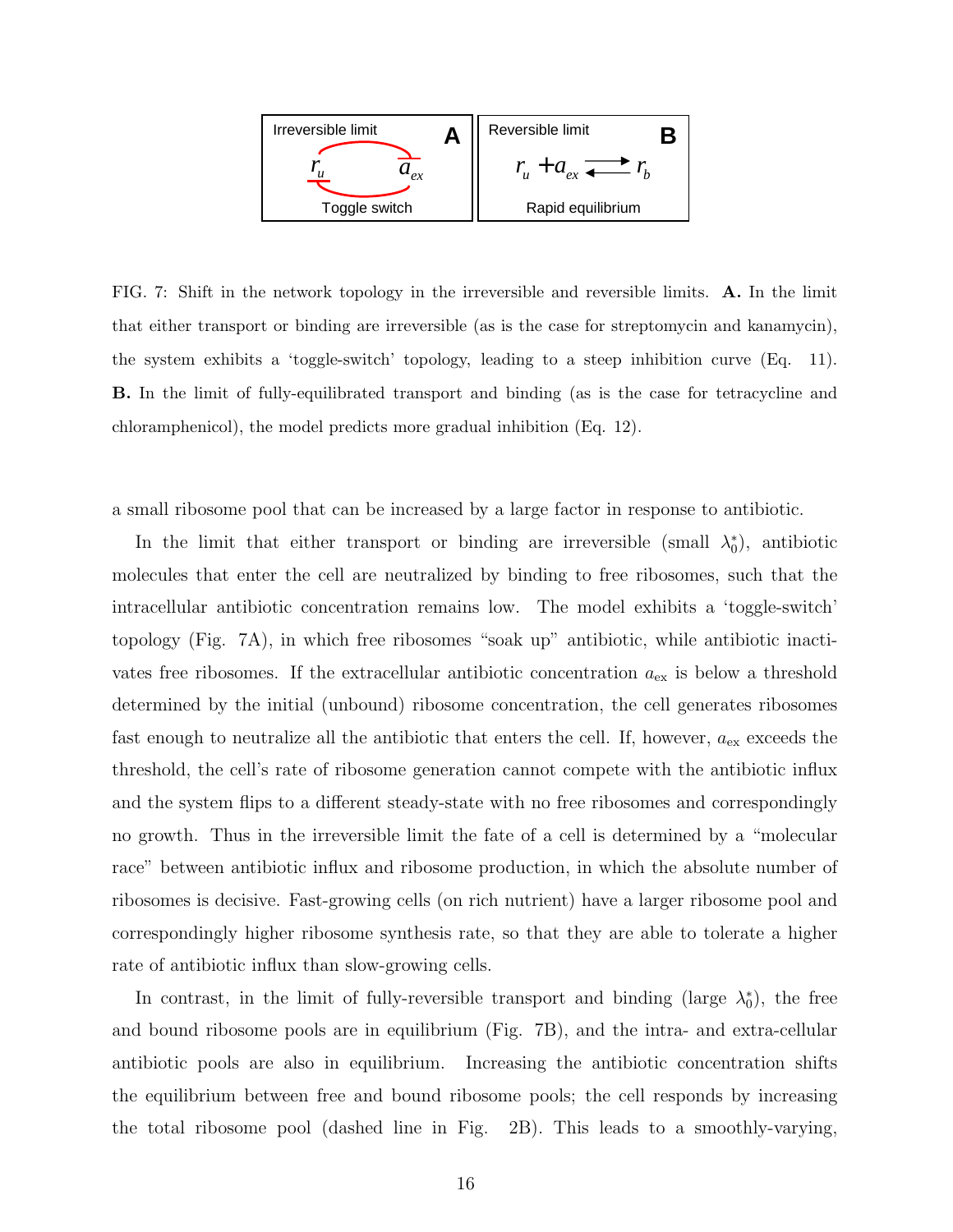Langmuir-like dependence of the relative growth rate  $\lambda/\lambda_0$  on the extracellular antibiotic concentration  $a_{\text{ex}}$ . Because  $\lambda/\lambda_0$  is determined by the *relative* sizes of the ribosome pool in the presence and absence of antibiotic, the half-inhibition concentration depends on the slope of the dashed line in Fig. 2B. Slow-growing cells have more capacity to increase their ribosome pool (steeper slope of the dashed line; Fig. 2B), and as a consequence they are less susceptible to antibiotic than fast-growing cells.

#### Discussion

Taken together, our results show that bacterial susceptibility to ribosome-targeting antibiotics exhibits strong growth-rate dependence, but that the nature of this dependence differs qualitatively between antibiotics (Fig. 1). For irreversibly-binding antibiotics (streptomycin and kanamycin), slower growing cells are more susceptible; whereas for reversibly-binding antibiotics (tetracycline and chloramphenicol), faster growing cells are more susceptible. This behaviour can be understood by a simple mechanistic model which shows that these contrasting effects of nutrient environment on susceptibility for different antibiotics can be explained in terms of a single parameter, the critical reversibility rate  $\lambda_0^*$  (Eq. 8), which characterizes the outward permeability and binding affinity of the drug.

Our model predicts a parameter-free relation for the growth-dependent susceptibility (Eq. 10), *i.e.* how the  $IC_{50}$  depends upon the drug-free growth rate  $\lambda_0$  relative to the critical reversibility rate  $\lambda_0^*$ . This relation is in very good agreement with the experimental data (Fig. 4). If the pathogen drug-free growth rate  $\lambda_0$  is larger than  $\lambda_0^*$  the IC<sub>50</sub> increases with drug-free growth rate (as it does for our irreversible antibiotics streptomycin and kanamycin), so that slow-growing cells are more susceptible. In contrast, if the pathogen drug-free growth rate is smaller than  $\lambda_0^*$  (as for our reversible antibiotics tetracycline and chloramphenicol) the  $IC_{50}$  decreases with drug-free growth rate, so that fast-growing cells are more susceptible. Our model also predicts very different shapes for the growth-inhibition curves in these two cases; if  $\lambda_0 > \lambda_0^*$  (as for our irreversible drugs), the growth-inhibition curves show a sharp drop around the  $IC_{50}$ , while if  $\lambda_0 < \lambda_0^*$  (as for our reversible drugs), we expect smoothly varying growth-inhibition curves. Moreover, in the reversible and irreversible limits of large and small  $\lambda_0^*$ , our model leads to parameter-free predictions for both growth-dependent susceptibility (Eq. 10) and growth inhibition curves (Eqs. 11 and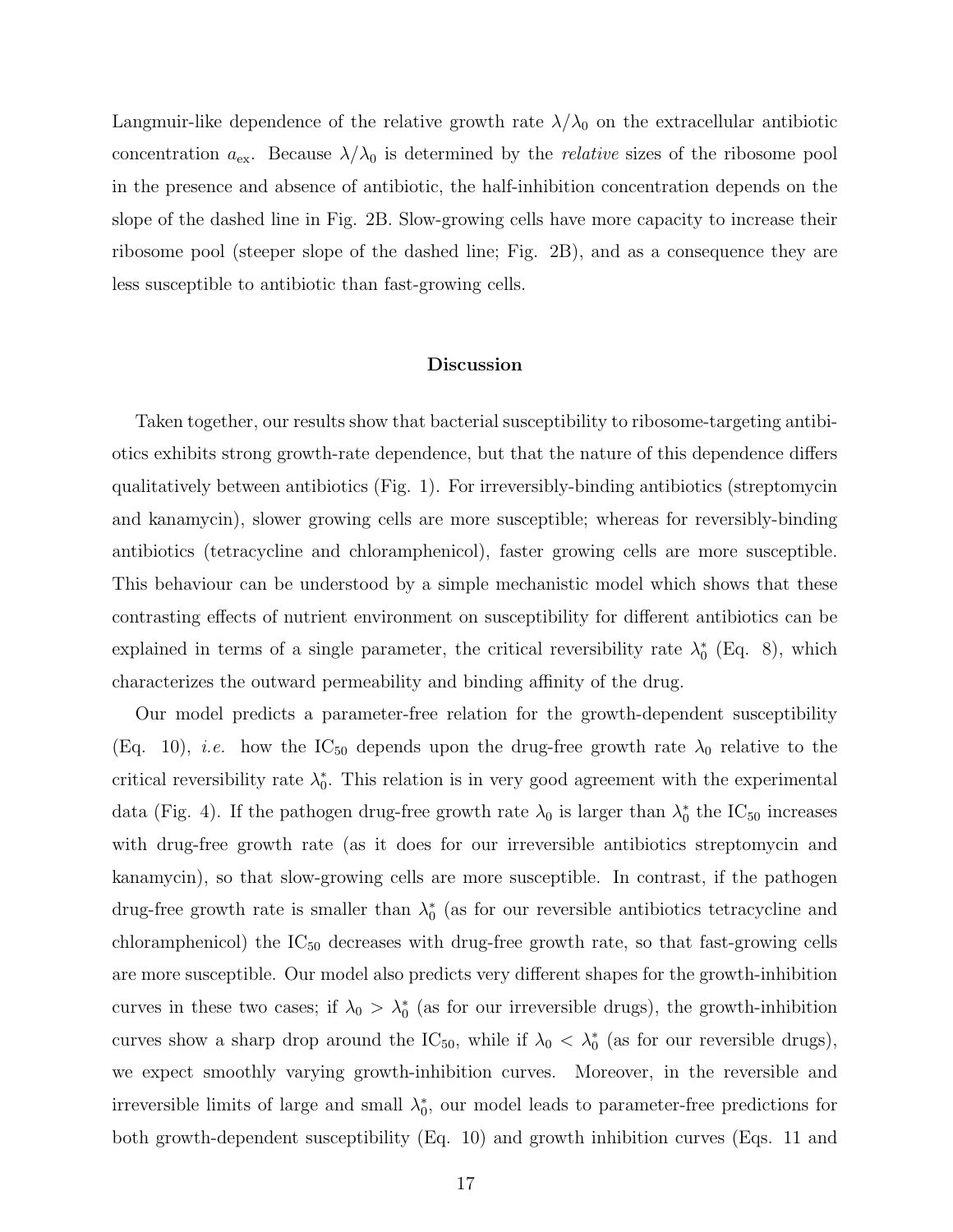12), which are confirmed by a collapse of the data points on the predicted re-scaled curves (Fig. 5). Finally, the insight provided by our analysis allows us to make sucessful predictions for how antibiotic susceptibility is modified by a mutation affecting translation rate (Fig. 6).

## Significance of the critical reversibility rate  $\lambda_0^*$

A major insight arising from this study is the importance of the critical reversibility rate  $\lambda_0^*$  in determining susceptibility to antibiotic treatment. For a given ribosome-targeting antibiotic and pathogenic strain,  $\lambda_0^*$  can be inferred from known biochemical parameters (via Eq. 8) in cases where these are known, or, alternatively, estimated by measuring inhibition curves over a range of drug-free growth rates (a task well-suited to automation [\[33\]](#page-25-3)). This critical reversibility rate provides a spectrum classification of ribosome-targeting antibiotics according to their physiological effects, which, interestingly, appears to correlate at its extremes with existing binary classification schemes, at least for the antibiotics used in this study. In particular, the irreversible antibiotics streptomycin and kanamycin are classified as bactericidal, whereas the reversible antibiotics tetracycline and chloramphenicol are classified as bacteriostatic. This is consistent with the fact that our model predicts a rapidly-vanishing growth rate beyond the  $IC_{50}$  for irreversible antibiotics (*i.e.* those with small values of  $\lambda_0^*$ ). Our classification on the basis of  $\lambda_0^*$  also correlates with the fact that streptomycin and kanamycin are known to transiently induce expression of proteins associated with heat-shock in E. coli, whereas tetracycline and chloramphenicol induce expression of proteins associated with cold-shock [\[34\]](#page-25-4). It remains to be seen whether these responses are triggered directly by the antibiotic or are associated more generally with physiological changes occurring in the organism.

## Coupling of cell physiology and antibiotic mode-of-action

In a wider context, bacterial growth rate is an important factor controlling gene expression and regulation [\[21,](#page-24-14) [23\]](#page-24-16), imposing strong constraints on the allocation of cellular resources. These constraints lead to intrinsic growth-rate dependence in the macromolecular composition of the cell [\[20,](#page-24-13) [35\]](#page-25-5). Consequently, it is to be expected (and in some cases it is known [\[9–](#page-24-3) [11,](#page-24-4) [36\]](#page-25-6)) that antibiotic susceptibility likewise exhibits growth-rate dependence for those drugs targeting key cellular resources such as the ribosome, RNA polymerase, DNA gyrase,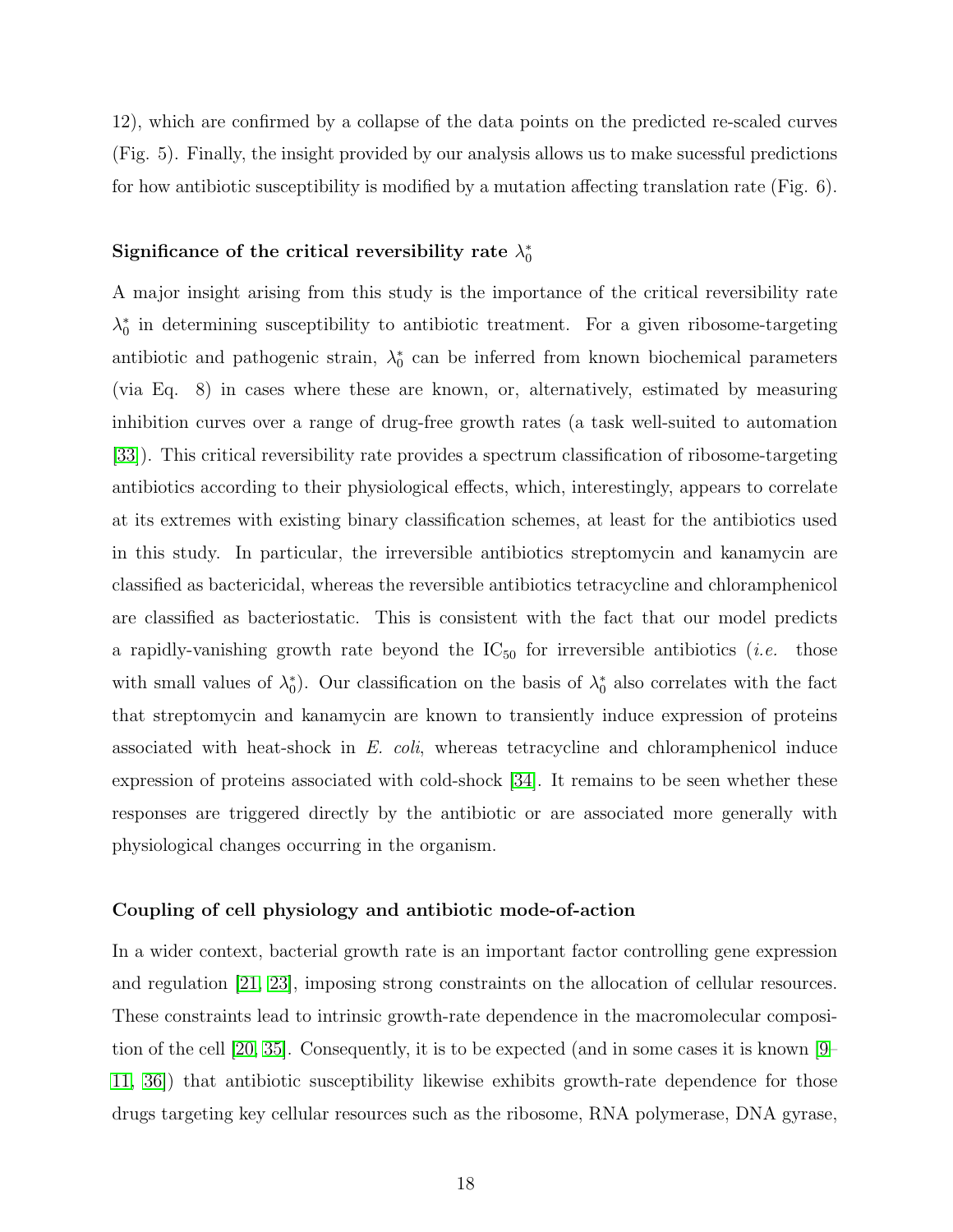and cell wall biosynthetic machinery. Our results show that for ribosome-targeting antibiotics, complex growth-rate dependent susceptibility can arise from the interplay between molecular mechanism (antibiotic transport and binding) and cellular physiology (growthdependent constraints on ribosome concentration and synthesis rate). Interestingly, our work shows that knowledge of the growth-rate dependence of the target (here, the ribosome) is not sufficient to predict the growth-rate dependence of the antibiotic susceptibility – in fact, the nature of this dependence differs qualitatively among antibiotics despite their common target (Fig. 1). Nonetheless, contrasting patterns of growth rate-dependent susceptibility can be explained quantitatively by combining mechanistic details of antibiotic mode-of-action with empirically determined physiological constraints.

At higher concentrations than those considered here ( $\sim 10 \times \text{IC}_{50}$ ), other mechanisms have been implicated in the inhibition of bacterial growth by ribosome-targeting antibiotics. These include changes in the transmembrane proton-motive force, membrane permeabilization by misfolded protein [\[14\]](#page-24-7), induction of a heat-shock response [\[37\]](#page-25-7), and, on longer time scales, oxidative stress which increases mutation rate and accelerates the emergence of resistance [\[38\]](#page-25-8). A complete picture of antibiotic action will require integration of specific response mechanisms, such as these, with general constraints imposed by pathogen growth, although the simple model presented here appears to capture the majority of the growth-dependent susceptibility to the ribosome-targeting antibiotics tested. Applying a similar approach to other classes of antibiotics or chemotherapeutic agents should provide a clearer picture of in vivo drug action.

## Clinical and evolutionary perspectives

From a clinical perspective, the strong positive correlation of the  $IC_{50}$  with drug-free growth rate that we observe for our irreversibly-binding antibiotics suggests that the efficacy of treatment could be improved by modulating the bacterial growth rate using a metabolic inhibitor – echoing recent developments in understanding the role of nutrient environment in overcoming persistent infections [\[8\]](#page-24-2). The threshold-like transition in the inhibition curve for irreversibly-binding antibiotics can, however, greatly facilitate acquisition of resistance, especially in the presence of steep spatial gradients of antibiotic [\[3,](#page-23-3) [5,](#page-23-2) [39\]](#page-25-9), providing yet another caution against their improvident use [\[40\]](#page-25-10). More broadly, it is becoming clear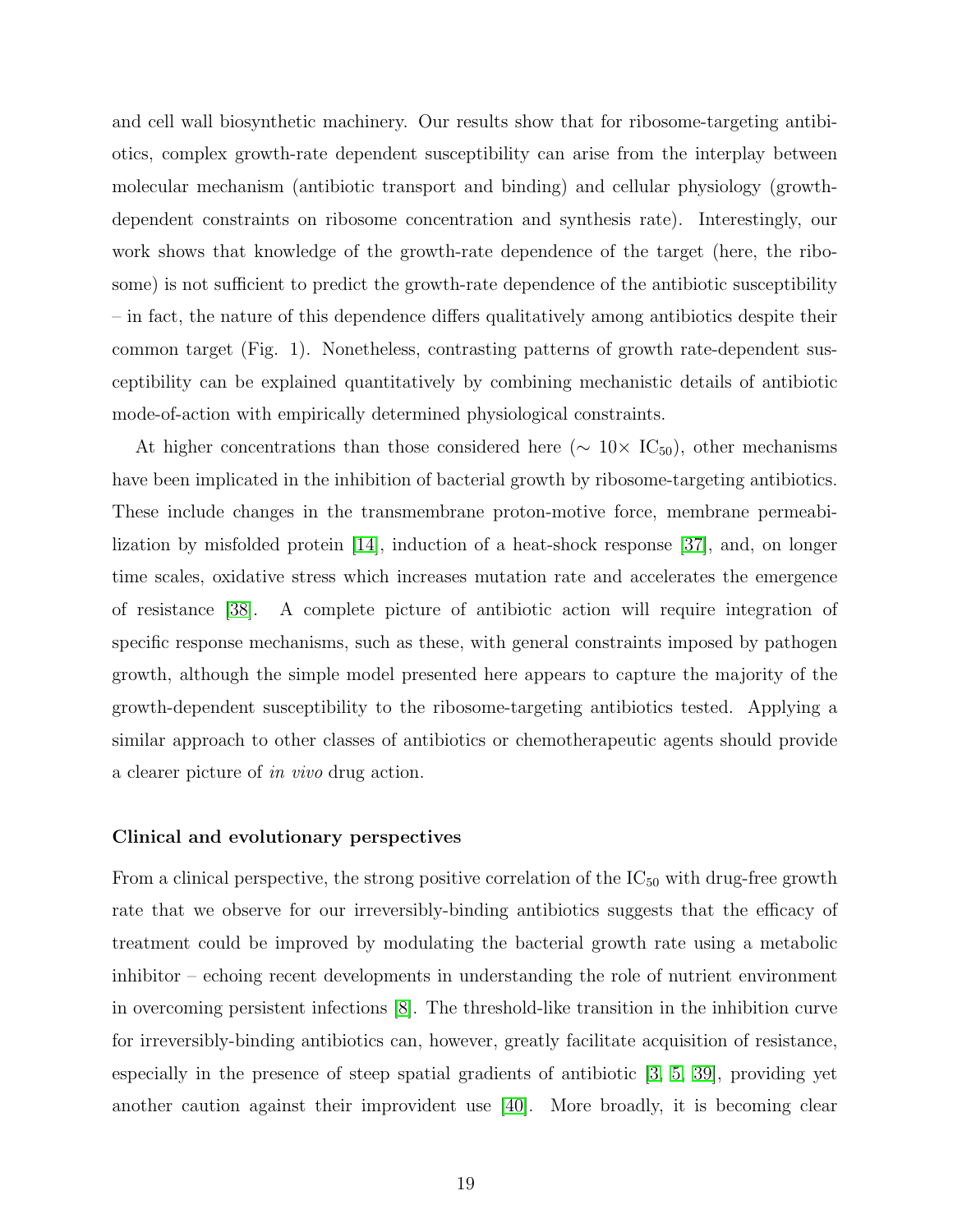that understanding and manipulating pathogen physiology plays a major role in improving strategies for the eradication of infection. Although both drug action and pathogen metabolism are mechanistically complex, the interplay between molecular interactions and whole-cell physiology can nevertheless be understood quantitatively using simple rules.

## Methods

## Antibiotics

Antibiotics were obtained from Fisher Scientific: Streptomycin sulfate (BP910-50), Kanamycin Sulfate (BP906-5), Tetracycline hydrochloride (BP912-100) and Chloramphenicol (BP904-100). Stock solutions were prepared weekly, and stored at  $4 °C$ . To avoid degradation of the antibiotics (particularly tetracycline), cultures were grown no longer than 6 hours before transfer to medium containing fresh antibiotic and all experiments were performed in light-insulated shakers.

## Growth media

The growth media is potassium morpholinopropane sulfonate (MOPS) buffered, and is a modification of Neidhardt supplemented MOPS defined media [\[25\]](#page-24-18) obtained from Teknova (M2101). Carbon sources used were glycerol  $(0.2\% \text{ v/v})$  and glucose  $(0.2\% \text{ w/v})$ . Intermediate growth rates were obtained by supplementing glycerol and glucose minimal media with casamino acids  $(0.2\% \text{ w/v})$ . The most rapid growth rates were obtained by supplementing the media with nucleotides (Teknova, M2103) and all amino acids (Teknova, M2104).

#### Strains and growth conditions

Escherichia coli K12 strain MG1655 was used in this study. Seed cultures were grown in LB medium (Bio Basic), and used to inoculate pre-cultures in appropriate growth media without antibiotics. After over-night growth, pre-cultures were diluted  $(500 - 1000 \times)$ to fresh media and allowed to resume exponential growth for at least three generations before being diluted into media containing antibiotics. Cells were adapted to exponential growth in antibiotics and grown in adapted growth for four generations before growth rate measurements were taken. Cells were grown in 3 mL of culture media at 37 ◦C in 20 mm test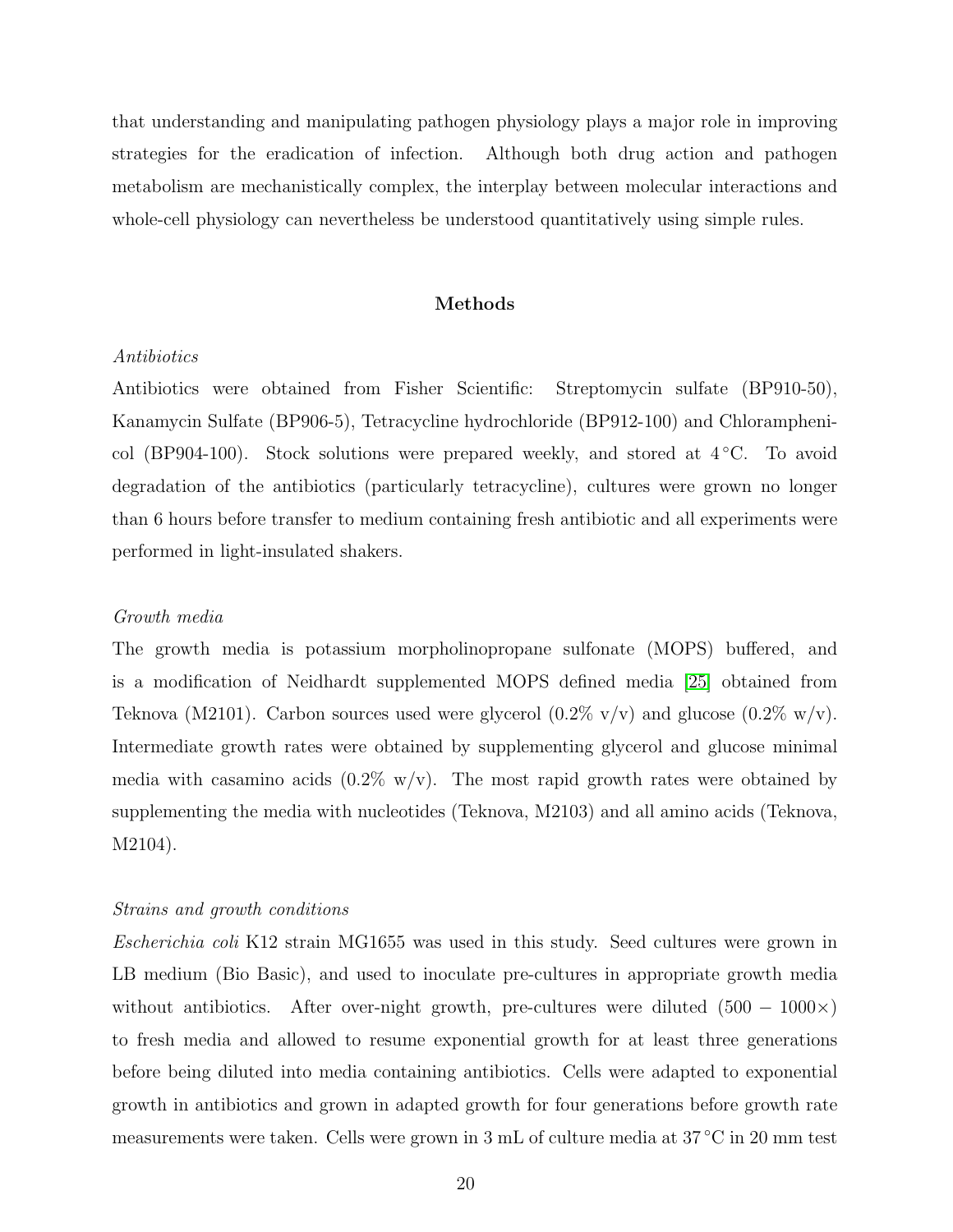tubes, shaken in a water bath (MaxQ 7000, Thermo-Fisher) at 250 rpm. Growth rate was monitored by measuring  $OD_{600}$  on a Biomate 3S spectrophotometer (Thermo-Fisher) over time, with cell viability corroborated by plating. The translational mutant strain appearing in Fig. 6 is a rpsL point mutation that confers pseudo-dependence on streptomycin [\[20,](#page-24-13) [32\]](#page-25-2), moved from strain GQ9 [\[20\]](#page-24-13) (also known as CH349 or UK317 [\[32\]](#page-25-2)) into our wild type background via P1 transduction.

## Protein and RNA extraction

Total protein was determined using a modified Lowry method (Sigma, TP0300) [\[41,](#page-25-11) [42\]](#page-25-12), with bovine serum albumin as a standard. RNA quantification was done via cold perchloric acid precipitation [\[43\]](#page-25-13).

#### Data fits

Estimates for the critical parameter combinations  $\lambda_0^*$  and IC<sup>\*</sup><sub>50</sub> were obtained by fitting the experimental growth inhibition curves  $\lambda(a_{\rm ex})$  to the solution of the cubic equation, Eq. 7. These fits were carried out using Powell's method [\[44\]](#page-25-14).

## Acknowledgments

We thank L. Ciandrini and M. C. Romano for discussions and B. Waclaw, M. E. Cates, P. B. Warren, P. Swain, S. Klumpp, T. Bollenbach and R. Beardmore for comments on the manuscript. This work was partially supported by EPSRC under grant EP/J007404/1. PG was funded by a DAAD postdoc fellowship and a DFG research fellowship. RJA was supported by a Royal Society University Research Fellowship. MS was supported by a Discovery grant through the Natural Sciences and Engineering Research Council of Canada.

#### Author contributions

P.G. and M.S. contributed equally to this work. M.S. performed the experiments. All authors contributed extensively to the experimental and model design, analysis of data and writing of the paper.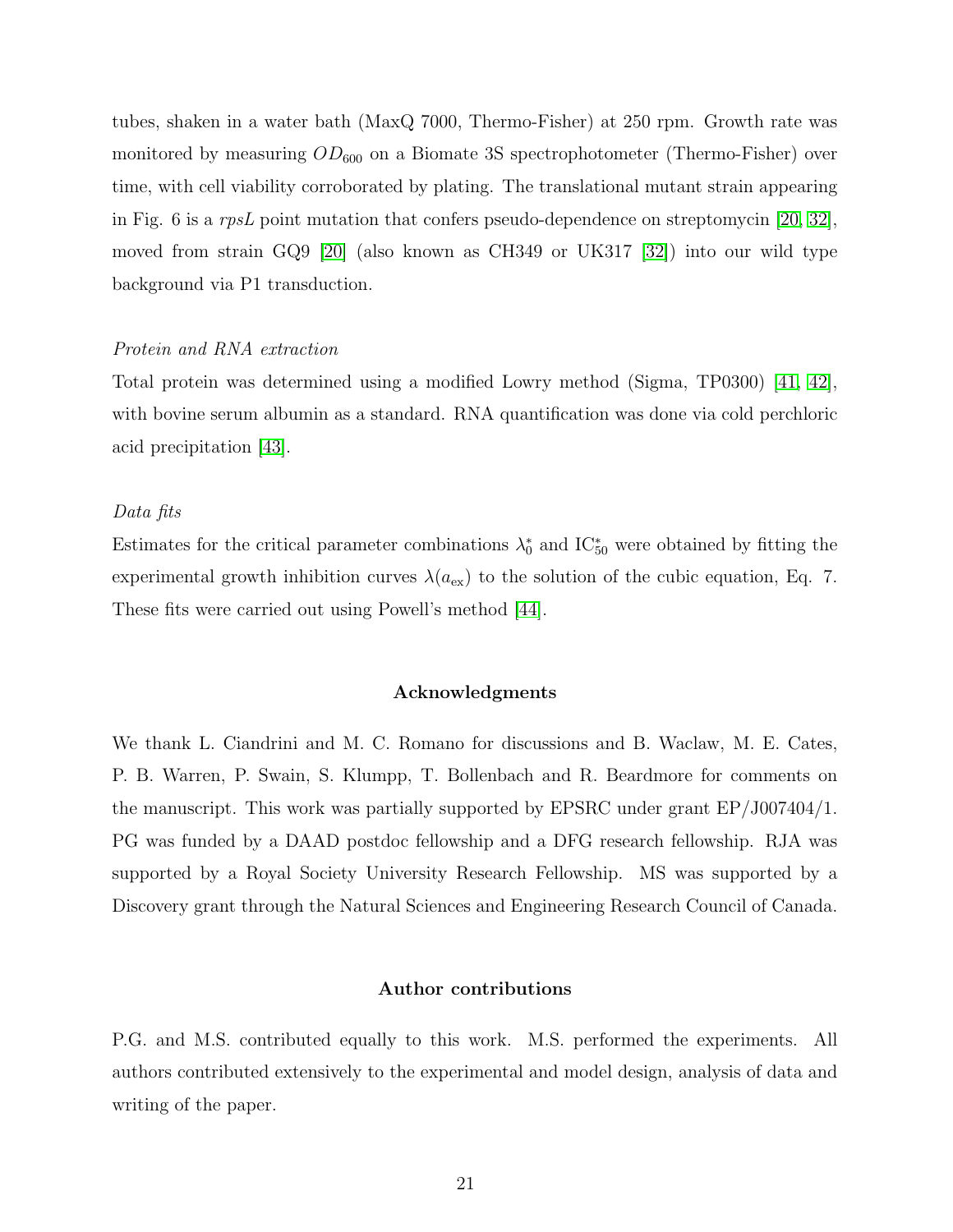#### Additional information

The authors declare no competing financial interests.

## Figure legends

## Figure 1

Antibiotic susceptibility depends on nutrient quality for four ribosome-targeting antibiotics: irreversibly-binding antibiotics streptomycin  $(A \& B)$  and kanamycin  $(C \& D)$ , and reversibly-binding antibiotics tetracycline  $(E \& F)$  and chloramphenicol  $(G \& H)$ . The left panels show the growth rate  $\lambda$  of E. coli MG1655 relative to the drug-free growth rate  $\lambda_0$ , as a function of the antibiotic concentration. Growth inhibition data are shown for media with glycerol as the carbon source. The arrows indicate increasing drug-free growth rate  $\lambda_0$ . The right panels show the half-inhibition concentration  $IC_{50}$  as a function of the drug-free growth rate  $\lambda_0$ . Carbon sources are denoted by symbol: glucose (circles), glycerol (squares), and error bars denote the standard deviation among repeated measurements (Tables S2 and S3). Media are variants of Neidhardt's MOPS buffered medium [\[25\]](#page-24-18); see Methods for details.

#### Figure 2

Schematic view of the model and its dynamics. A. The model is focused on three state variables: the intracellular concentration of antibiotic  $a$ , the concentration  $r_u$  of ribosomes unbound by antibiotic and the concentration  $r<sub>b</sub>$  of antibiotic-bound ribosomes. Two mechanisms drive the dynamics: 1. Transport across the cell membrane and 2. Binding of ribosomes and antibiotic. B. Constraints arising from empirical relations between ribosome content and growth rate. Scott et al. [\[20\]](#page-24-13) measured total ribosome content as a function of growth rate. When growth rate is varied by nutrient composition, in the absence of antibiotics, ribosome content  $r_u$  correlates positively with growth rate  $\lambda$ , increasing linearly from a minimum concentration of inactive ribosomes  $r_{\min}$  (solid line). When growth rate is decreased by imposing translational inhibition, total ribosome content  $r_{\text{tot}} = r_{\text{u}} + r_{\text{b}}$ increases, reaching a maximum  $r_{\text{max}}$  as growth rate decreases to zero (dashed lines). Note that Scott et al. measured ribosome mass fraction; here we translate these to concentrations (see Supplementary Information, Fig. S1).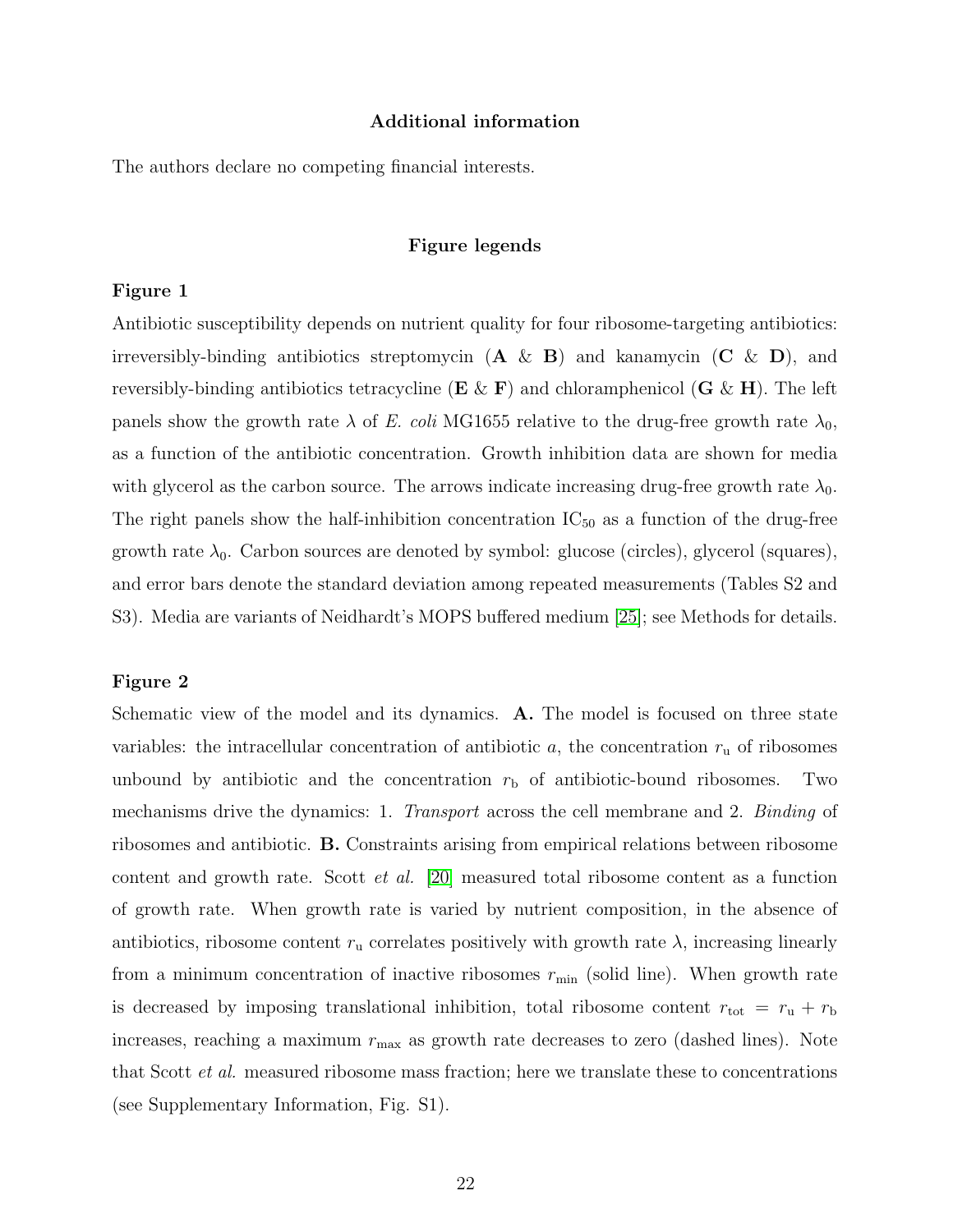## Figure 3

Model fits to growth inhibition curve data. The parameters  $\lambda_0^*$  and  $IC_{50}^*$  are obtained by numerical fitting of the solution of the cubic equation, Eq. 7, to our experimental growth inhibition curves. Data sets for different drug-free growth rates (*i.e.* the different curves in each panel) were fitted simultaneously with the same values of  $\lambda_0^*$  and IC<sup>\*</sup><sub>50</sub>, but separate fits were obtained for glycerol-based and glucose-based media. Here we show the resulting fits for glycerol-based media (symbols as in Fig. 1. of the main text). The parameters obtained by this procedure are: Streptomycin, glycerol:  $\lambda_0^* = 0.31$ h<sup>-1</sup>, IC<sup>\*</sup><sub>50</sub> = 0.19 $\mu$ g/ml, streptomycin, glucose:  $\lambda_0^* = 0.57$ h<sup>-1</sup>, IC<sup>\*</sup><sub>50</sub> = 0.36 $\mu$ g/ml, kanamycin, glycerol:  $\lambda_0^* = 0.17$ h<sup>-1</sup>,  $\text{IC}^*_{50} = 0.05 \,\mu\text{g/ml}$ , kanamycin, glucose:  $\lambda_0^* = 0.47 \text{h}^{-1}$ ,  $\text{IC}^*_{50} = 0.26 \,\mu\text{g/ml}$ , tetracycline, glycerol:  $\lambda_0^* = 5.2h^{-1}$ , IC<sup>\*</sup><sub>50</sub> = 0.23 $\mu$ M, tetracycline, glucose:  $\lambda_0^* = 6.3h^{-1}$ , IC<sup>\*</sup><sub>50</sub> = 0.36 $\mu$ M, chloramphenicol, glycerol:  $\lambda_0^* = 1.8h^{-1}$ , IC<sup>\*</sup><sub>50</sub> = 2.5 $\mu$ M, chloramphenicol, glucose:  $\lambda_0^* = 1.5$ h<sup>-1</sup>, IC<sup>\*</sup><sub>50</sub> = 4.1µM. These values of  $\lambda_0^*$  and IC<sup>\*</sup><sub>50</sub> are compared to literature data in Table S4. Similar results are obtained if we instead fit our data directly to the predicted universal relation for  $IC_{50}(\lambda_0)$  (Eq. 10); see Supplementary Information and Fig. S3.

## Figure 4

Universal growth-dependent susceptibility curve. Data from the right panels of Fig. 1 are rescaled by  $\lambda_0^*$  and  $IC_{50}^*$ , obtained by fitting our growth inhibition data (Fig. 3). The black line shows the model prediction for the universal curve, Eq. 10.

## Figure 5

Growth inhibition curves for our bactericidal and bacteriostatic drugs collapse onto two qualitatively different limiting forms as predicted by the model. A: Data for the bactericidal antibiotics streptomycin (closed symbols) and kanamycin (open symbols) collapse onto  $\lambda/\lambda_0 = (1/2)[1 + \sqrt{1 - a_{\rm ex}/\text{IC}_{50}}]$  (black line). B: Data for the bacteriostatic antibiotics tetracycline (closed symbols) and chloramphenicol (open symbols) collapse onto  $\lambda/\lambda_0 = 1/[1 + a_{\rm ex}/\text{IC}_{50}]$  (black line).

## Figure 6

The translation mutant shows growth-dependent susceptibility to tetracycline in quantitative agreement with the model predictions. A: The mutant shows a reduced translational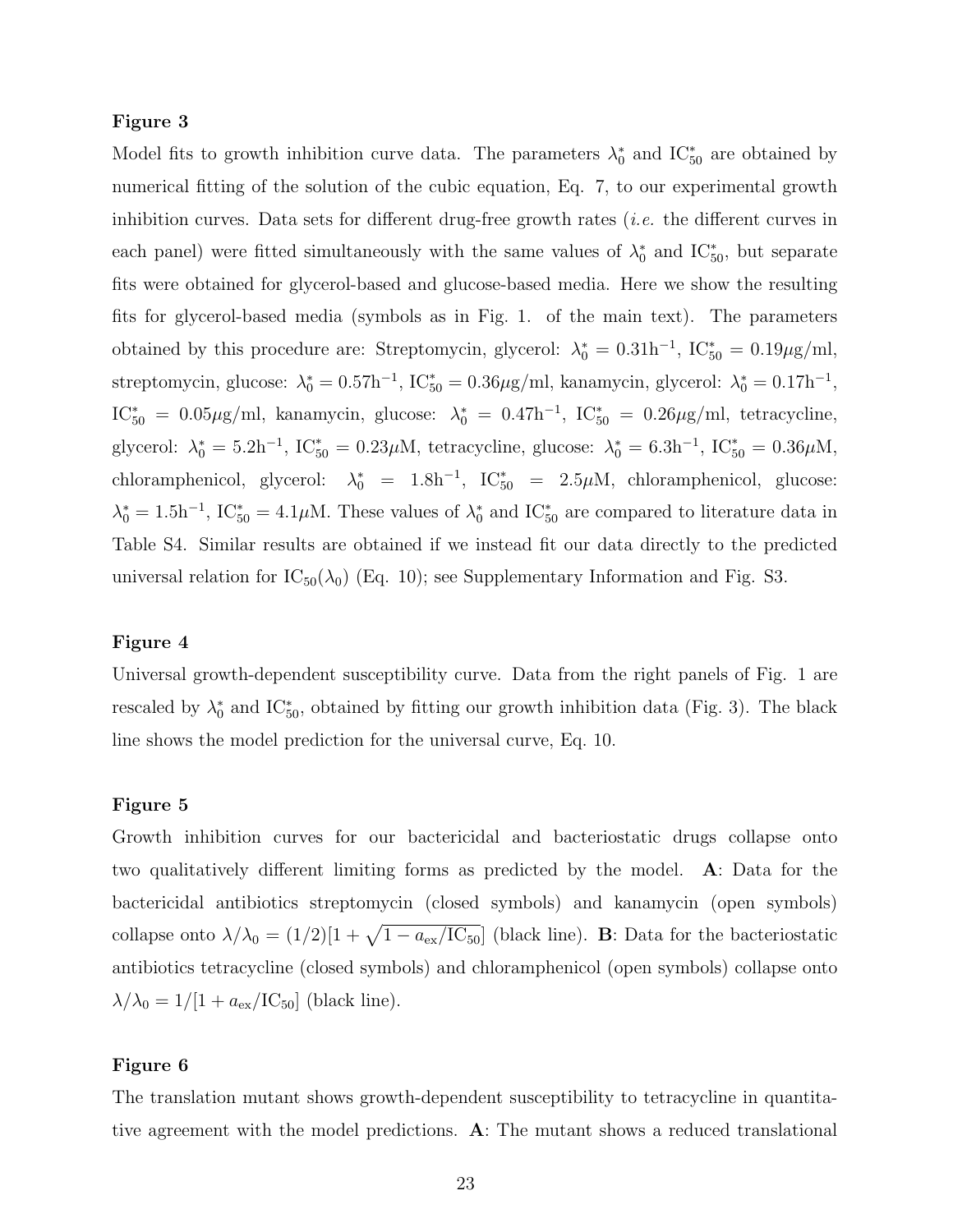capacity compared to the wildtype strain. Translational capacity is given as the inverse slope of a plot of the RNA/protein ratio versus drug-free growth rate  $\lambda_0$  [\[20\]](#page-24-13). The data for the mutant are from this study (dashed line); wildtype data are taken from Scott *et al.* [\[20\]](#page-24-13) (solid line). The ratio of slopes (WT/MUT) gives the ratio of translational capacity  $\kappa_t^{\text{MUT}}/\kappa_t^{\text{WT}} = 0.65$  (Table S5). The colored symbols indicate different growth media, as in Fig. 1. B: Growth-dependent susceptibility to tetracycline for the translation mutant. The model predicts that for a reversible drug such as tetracycline,  $IC_{50} = IC_{50}^* \lambda_0^*/(2\lambda_0)$ , so that  $IC_{50}^{WT}/IC_{50}^{MUT} = (\kappa_t^{WT}/\kappa_t^{MUT}) \times (\lambda_0^{MUT}/\lambda_0^{WT}) = (1/0.65) \times (\lambda_0^{MUT}/\lambda_0^{WT})$  (since both  $\lambda_0^*$  and IC<sup>\*</sup><sub>50</sub> are proportional to  $\sqrt{\kappa_t}$ ). The symbols show IC<sup>WT</sup> measured on all 6 growth media, divided by the  $\text{IC}_{50}^{\text{MUT,MIN}}$  measured on glucose minimal or glycerol minimal medium as appropriate, and the drug-free growth rate of the wildtype  $\lambda_0^{\text{WT}}$  similarly rescaled with respect to the drug-free growth rate of the mutant in the corresponding minimal medium  $\lambda_0^{\text{MUT},\text{MIN}}$  $_{0}^{\text{MUT,MIN}}$ . The data collapse onto a straight line with gradient  $(1/0.65)$ , as indicated by the solid black line. It is important to note that the solid line is not a line-of-best-fit, but rather comes from taking the ratio of the slopes in panel A.

## Figure 7

Shift in the network topology in the irreversible and reversible limits. A. In the limit that either transport or binding are irreversible (as is the case for streptomycin and kanamycin), the system exhibits a 'toggle-switch' topology, leading to a steep inhibition curve (Eq. 11). B. In the limit of fully-equilibrated transport and binding (as is the case for tetracycline and chloramphenicol), the model predicts more gradual inhibition (Eq. 12).

- <span id="page-23-1"></span><span id="page-23-0"></span>[1] A. Y. Peleg and D. C. Hooper, New Eng. J. Med. 362, 1804 (2010).
- <span id="page-23-3"></span>[2] P. Greulich, B. Waclaw, and R. J. Allen, Phys. Rev. Lett. 109, 088101 (2012).
- [3] R. Hermsen, J. B. Deris, and T. Hwa, Proc. Natl. Acad. Sci. USA 109, 10775 (2012).
- [4] A. Rodríguez-Rojas, J. Rodríguez-Beltrán, A. Couce, and J. Blázquez, Int. J. Med. Microbiol. 303, 293 (2013).
- <span id="page-23-2"></span>[5] J. B. Deris, M. Kim, Z. Zhang, H. Okano, R. Hermsen, A. Groisman, and T. Hwa, Science 342, 1237435 (2013).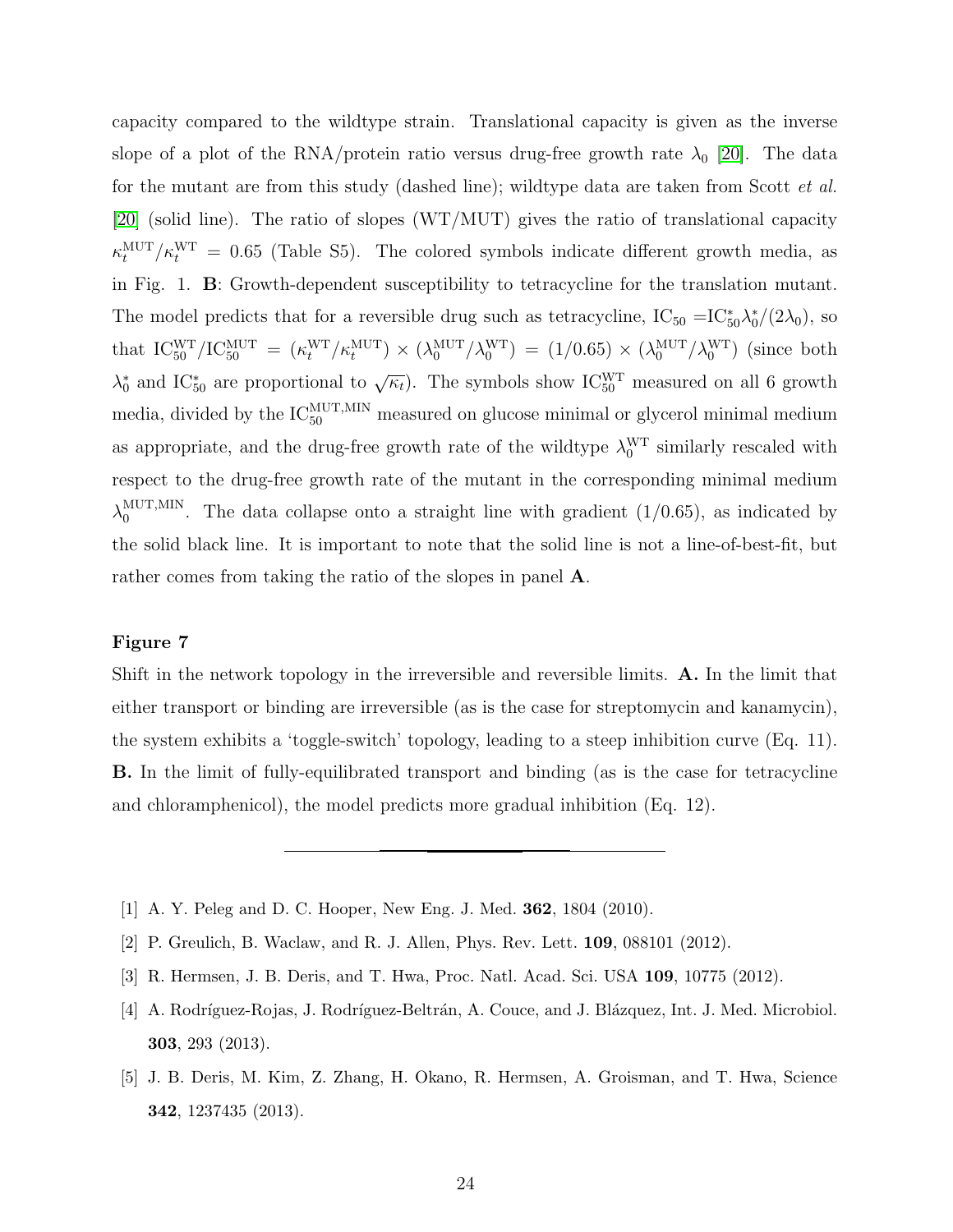- <span id="page-24-1"></span><span id="page-24-0"></span>[6] D. Davies, Nat. Rev. Drug Discov. **2**, 114 (2003).
- <span id="page-24-2"></span>[7] K. Lewis, Nat. Rev. Microbiol. 5, 48 (2007).
- <span id="page-24-3"></span>[8] K. R. Allison, M. P. Brynildsen, and J. J. Collins, Nature 473, 216 (2011).
- [9] R. M. Cozens, E. Tuomanen, W. Tosch, O. Zak, J. Suter, and A. Tomasz, Antimicrob. Agents Ch. 29, 797 (1986).
- [10] E. Tuomanen, R. Cozens, W. Tosch, O. Zak, and A. Tomasz, J. Gen. Microbiol. 132, 1297 (1986).
- <span id="page-24-5"></span><span id="page-24-4"></span>[11] M. R. Millar and J. Pike, Antimicrob. Agents Ch. 36, 185 (1992).
- <span id="page-24-6"></span>[12] A. Yonath, Annu. Rev. Biochem. 74, 649 (2005).
- <span id="page-24-7"></span>[13] J. Poehlsgaard and S. Douthwaite, Nat. Rev. Microbiol. 3, 870 (2005).
- <span id="page-24-8"></span>[14] B. D. Davis, Microbiol. Rev. **51**, 341 (1987).
- <span id="page-24-9"></span>[15] T. R. Tritton, Biochemistry 16, 4133 (1977).
- <span id="page-24-10"></span>[16] D. Nierhaus and K. H. Nierhaus, Proc. Natl. Acad. Sci. U S A 70, 2224 (1973).
- <span id="page-24-11"></span>[17] R. J. Harvey and A. L. Koch, Antimicrob. Agents Ch. 18, 323 (1980).
- [18] H. Bremer and P. Dennis, in E. coli and S. Typhimurium: Cellular and Molecular Biology, edited by F. C. Neidhardt (ASM Press, 1996).
- <span id="page-24-12"></span>[19] O. Maaloe, in Biological Regulation and Development, edited by R. F. Goldberger (Plenum, New York, 1979).
- <span id="page-24-14"></span><span id="page-24-13"></span>[20] M. Scott, C. W. Gunderson, E. M. Mateescu, Z. Zhang, and T. Hwa, Science 330, 1099 (2010).
- [21] C. You, H. Okano, S. Hui, Z. Zhang, M. Kim, C. W. Gunderson, Y.-P. Wang, P. Lenz, D. Yan, and T. Hwa, Nature 500, 301 (2013).
- <span id="page-24-16"></span><span id="page-24-15"></span>[22] M. Scott and T. Hwa, Curr. Op. Biotech. 22, 559 (2011).
- <span id="page-24-17"></span>[23] S. Klumpp, Z. Zhang, and T. Hwa, Cell 139, 1366 (2009).
- <span id="page-24-18"></span>[24] S. Klumpp and T. Hwa, Curr. Op. Biotech. 28, 96 (2014).
- <span id="page-24-19"></span>[25] F. Neidhardt, P. L. Bloch, and D. F. Smith, J. Bacteriol. 119, 736 (1974).
- <span id="page-24-20"></span>[26] S. Klumpp, M. Scott, S. Pedersen, and T. Hwa, Proc. Natl. Acad. Sci. USA 110, 16754 (2013).
- <span id="page-24-21"></span>[27] C. Berens, in RNA-Binding Antibiotics, edited by R. Schroeder (Landes Bioscience, 2001).
- [28] T. J. Franklin and G. A. Snow, in Biochemistry and Molecular Biology of Antimicrobial Drug Action (Springer, 2006).
- <span id="page-24-22"></span>[29] M. Misumi, T. Nishimura, T. Komai, and N. Tanaka, Biochem. Biophys. Res. Commun. 84, 358 (1978).